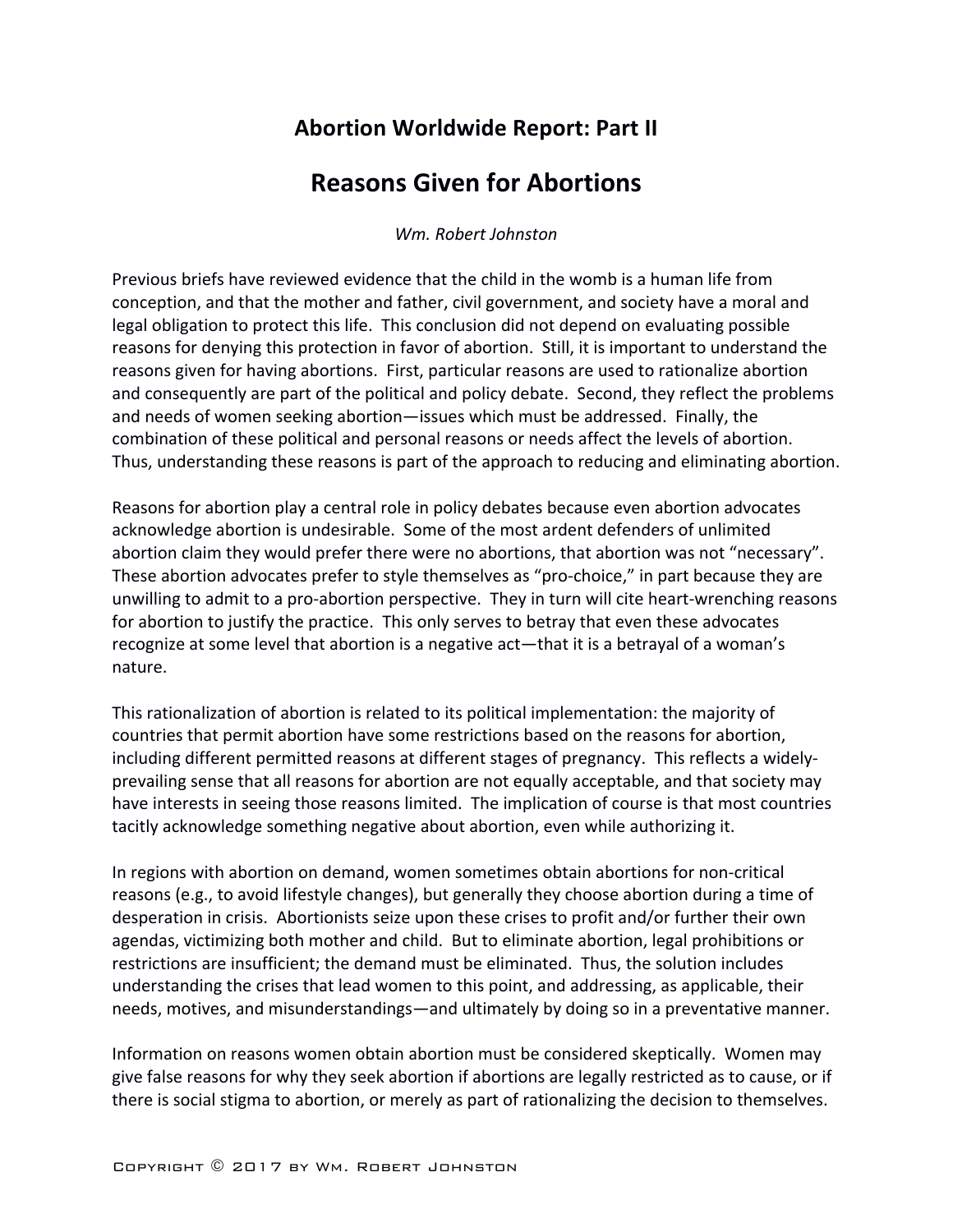Data gathered by abortion providers or advocates may be skewed in order to rationalize in the policy arena the supposed need for abortion. As will be shown, comparisons of statistics on reasons for abortion between regions reveals manipulation of data at various levels.

**Types of Reasons Given for Abortion.** Part III of this report contains a table ("National Policies Protecting Life or Authorizing Abortion") listing the policies for 196 nations, grouped by region. Part VI provides a one-page summary ("196 Nations Grouped by Life-Protecting or Abortion Policies") of these nations grouped by degree of restriction or permissiveness based mostly on possible reasons for abortion (other factors in policy differences involve gestational age, permitted methods, or required steps for obtaining abortion). Reasons for abortion are listed below, consistent with the part VI groupings with some elaboration:

- To save the physical life of the mother.
- Restrictive reasons:
	- mother's physical health,
	- mother's mental health,
	- fetal health (e.g., impairment or disability, whether life-threatening or not),
	- pregnancies resulting from rape or incest,
	- to preserve family honor.
- Socioeconomic reasons:
	- poverty,
	- too many children (i.e., as a means of birth control),
	- mother is unmarried and/or too young,
	- unstable household,
	- mother is pressured to have abortion by family.
- Other elective reasons:
	- convenience (e.g., to avoid lifestyle changes),
	- on request/on demand reasons,
	- selective elimination of female children (i.e., sex-select abortion),
	- selective reduction of assisted reproductive technology pregnancies (of fertilized embryos),
	- other on request/on demand reasons.
- By force of government (against the will of the mother):
	- population control,
	- eugenics,
	- political persecution.

**Cited Reasons for Abortion, United States.** Several developed Western countries that permit abortion with little or no restrictions also gather data on reasons women give for obtaining abortions. In the United States, national policy authorizes abortion on demand, but any statistical reporting is up to individual states. Table 1 shows available data by states on reasons for abortion (Johnston, "Reasons Given for Having Abortions"), $1$  with the differences in data available reflecting what information each state chooses to gather and report. Only 7 of 50 states have reported any such data in the past 20 years, with limited data for other states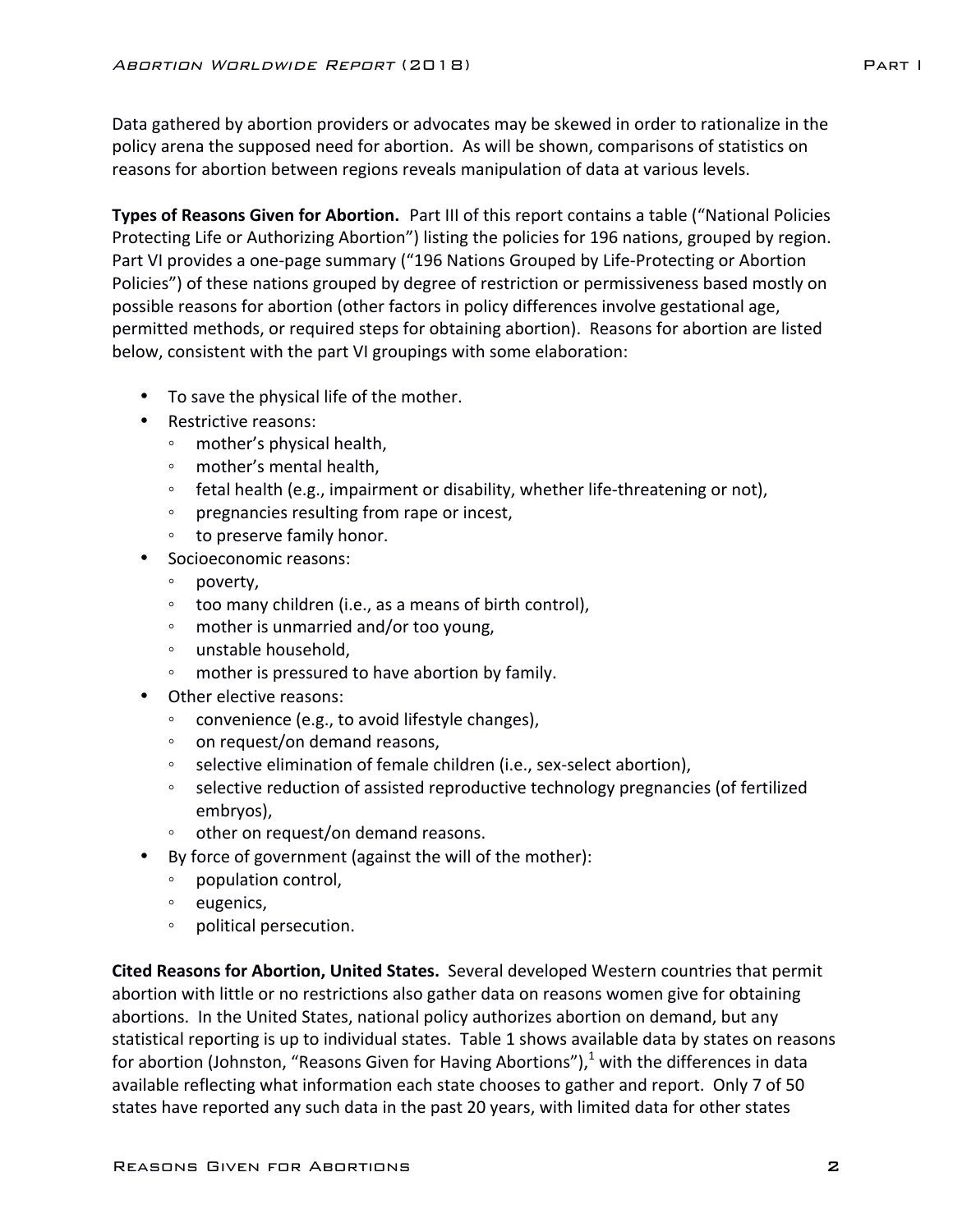(Illinois and another 18 states) based on applications for federal funding in certain cases of abortion. Note that in almost all cases, medical and criminal reasons for abortion shown here are self-reported by women obtaining abortions, i.e., there is no independent medical assessment involved (as is required in some European countries).

| State(s)                   | Arizona       | Florida       |                  | <b>Illinois</b>  |                  | Louisiana Minnesota Nebraska |                  | South<br><b>Dakota</b> | Utah             | 18 states        |
|----------------------------|---------------|---------------|------------------|------------------|------------------|------------------------------|------------------|------------------------|------------------|------------------|
| Years                      | 1980-<br>2013 | 1998-<br>2008 | $2008 -$<br>2009 | $2004 -$<br>2007 | $1996 -$<br>2012 | 1998-<br>2014                | $2000 -$<br>2014 | 1999-<br>2014          | $1996 -$<br>2014 | $2004 -$<br>2007 |
| <b>Total abortions</b>     | 337,816       | 937,162       | 122,576          | 135,174          | 165,546          | 209,220                      | 45,036           | 11,969                 | 61,722           | 842,579          |
| Mother's life              |               |               | 0.06             | 0.02             |                  |                              | 0.18             |                        | 0.45             | 0.03             |
| Rape, incest               |               |               | 1.89             | 0.35             | 0.03             | 0.70                         | 0.41             | 1.61                   | 0.41             | 0.00             |
| <b>Medical</b>             | 0.26          | 1.18          | 0.94             |                  | 1.32             | 13.32                        | 9.21             | 11.34                  | 92.53            |                  |
| <b>Physical health</b>     |               | 0.51          | 0.16             |                  | 0.25             | 5.15                         | 1.56             | 10.44                  |                  |                  |
| Mental/emotional<br>health |               | 0.11          | 0.14             |                  | 0.95             | 6.46                         | 7.01             |                        |                  |                  |
| <b>Fetal health</b>        |               | 0.56          | 0.64             |                  | 0.12             | 1.71                         | 0.64             | 0.90                   | 0.68             |                  |
| Socioeconomic              |               |               | 8.08             |                  |                  |                              | 68.74            |                        |                  |                  |
| <b>Economic</b>            |               |               |                  |                  |                  | 33.57                        |                  | 39.74                  |                  |                  |
| <b>Elective</b>            | 89.80         | 98.3          | 89.02            |                  |                  |                              |                  | 67.12                  | 5.63             |                  |
| Other                      |               | 0.52          |                  |                  | 9.32             | 28.16                        | 20.61            | 12.82                  | 0.09             |                  |
| <b>Unknown</b>             | 9.94          | 0.00          | 0.00             | 99.63            | 89.15            | 24.25                        | 0.85             | 1.33                   | 0.21             | 99.97            |

### Table 1

Reasons Reported for Abortion by U.S. States, Percentage of All Reported Abortions

For what are considered extreme circumstances in the United States, cases of threat to the mother's life, rape, or incest, these consistently represent a small fraction of abortions. For most other reasons, the percentages vary widely between states. Given the relative consistency between states in terms of society, economics, and health care, these differences most likely reflect very inconsistent uses of these terms. This inconsistency reaches the point of dishonesty—note the claims by over 90% of women who obtained abortions in Utah that they did so for medical reasons. The average abortion rate (annual rate per 1,000 women ages 15– 44) limited to abortions for medical reasons is 5.8 in Utah, over 10 times higher than the average rate for the other 6 states with available data. Note that health care levels are sufficiently consistent between U.S. states that such differences in purportedly health-related abortion levels are mostly due to differences in accuracy of reporting.

Johnston ("Reasons Given for Having Abortions") also provided adjusted state-reported data and other data by relative pregnancy rates, reported rape cases, and so on to produce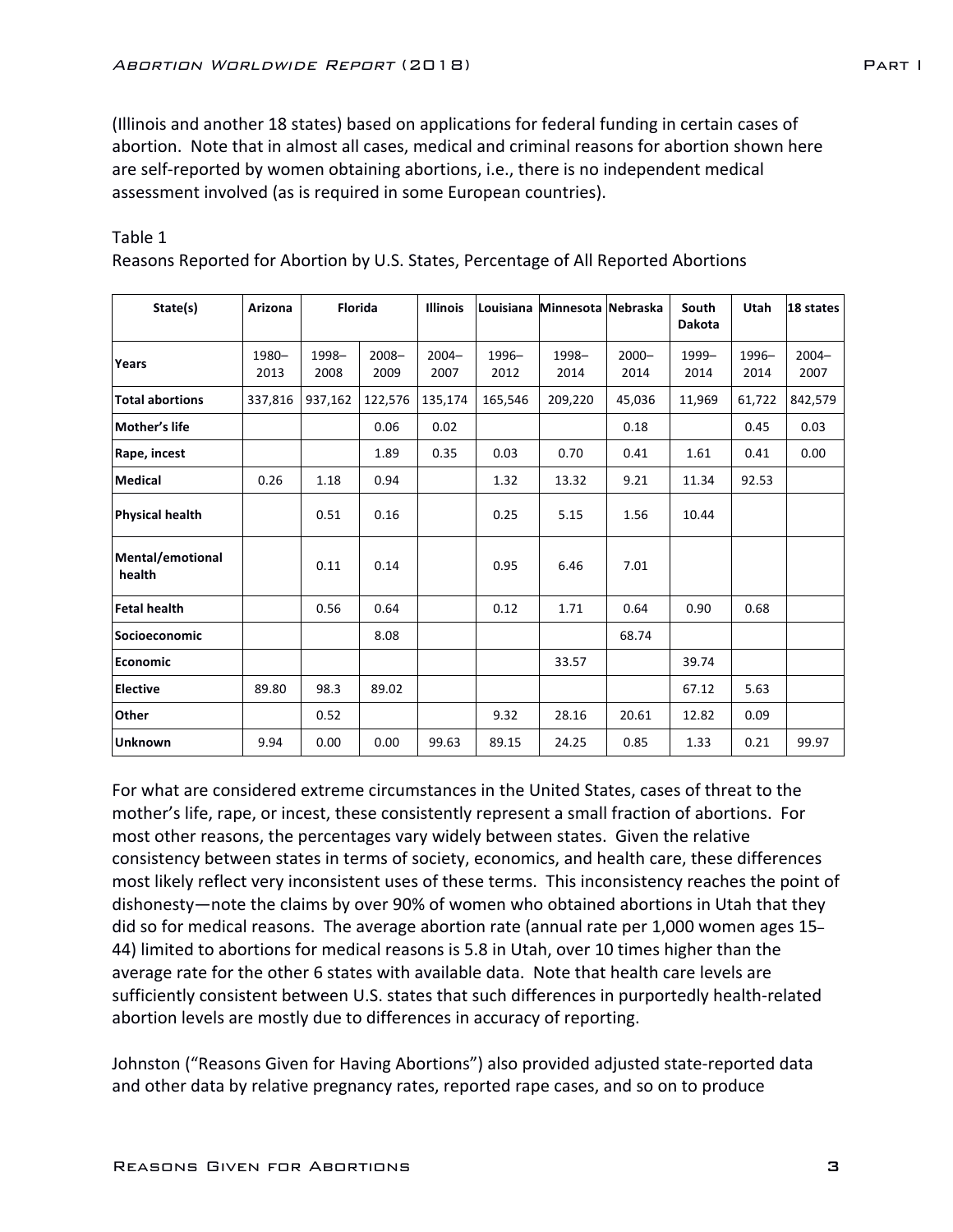composite national-level estimates of reported reasons for abortion as percentages of all abortions, as shown in table 2. For comparison, percentages from 2 surveys by the Guttmacher Institute (GI) are shown. These 2 studies were surveys of 1,900 women in 1987 (Torres & Forest 169–76)<sup>2</sup> and 1,209 responding women in 2003-2004 (Finer et al., 110–18),<sup>3</sup> respectively. Note that the percentages for health or criminal causes are higher in the GI studies than what can be supported from state-reported data, likely indicating bias in these studies.

Table 2

Reasons Reported for Abortion in the United States, Percentage of All Reported Abortions

| Primary reason given<br>for having abortion | Johnston ("Reasons<br><b>Given for Having</b><br>Abortions") | <b>Torres and Forest</b><br>$(169 - 76)$ | Finer et al. (110-18) |
|---------------------------------------------|--------------------------------------------------------------|------------------------------------------|-----------------------|
| <b>Total abortions</b>                      | 1,929,415*                                                   | 1,900                                    | 1,209                 |
| Mother's life                               | 0.1                                                          |                                          |                       |
| Rape or incest                              | 0.33                                                         | $0.4 - 1.3$                              | 0.5                   |
| <b>Physical health</b>                      | 0.8                                                          | 2.8                                      | 4                     |
| <b>Fetal health</b>                         | 0.5                                                          | 3.3                                      | 3                     |
| Selective reduction                         | 0.4                                                          |                                          |                       |
| Economic                                    | 30                                                           | 21.3                                     | 23                    |
| <b>Social</b>                               |                                                              | 56                                       | 60                    |
| <b>Pressure from others</b>                 |                                                              | $1 - 1.5$                                | $0 - 1$               |
| Lifestyle                                   |                                                              | 16                                       | 4                     |
| <b>Sex selection</b>                        | 0.1                                                          |                                          |                       |

Total abortions from 8 states with any data on reasons for abortions, though most of these states report on only a subset of listed reasons.

**Cited Reasons for Abortion, Other Western Nations.** National statistics on reasons for abortion are reported by 9 Western European countries, plus Israel and New Zealand. These data are summarized in table 3 by country, reason, and 5-year period (Johnston, AWR Working Paper 16).<sup>4</sup> Five of these countries (Finland, Iceland, Israel, New Zealand, and United Kingdom) have abortion laws that currently restrict the reasons for which abortion is permitted. For a few others, the data in table 3 cover periods before the current permissive policies were put in place (e.g., Denmark and Spain). For reasons of maternal life or health, fetal health, or rape or incest, the percentages are low in almost all cases. The exceptions are maternal health reasons in New Zealand, Spain, and the United Kingdom, cited in 89–99% of abortions (for Spain, prior to a recent policy change), and maternal or fetal health reasons cited in 35–47% of abortions in Israel. This likely reflects widespread practices of falsely claiming such reasons in order to circumvent law restrictions. Such practices are widespread in the UK;<sup>5</sup> are implied in the data for Spain (where maternal health percentages dropped by a factor of 6 with the policy change,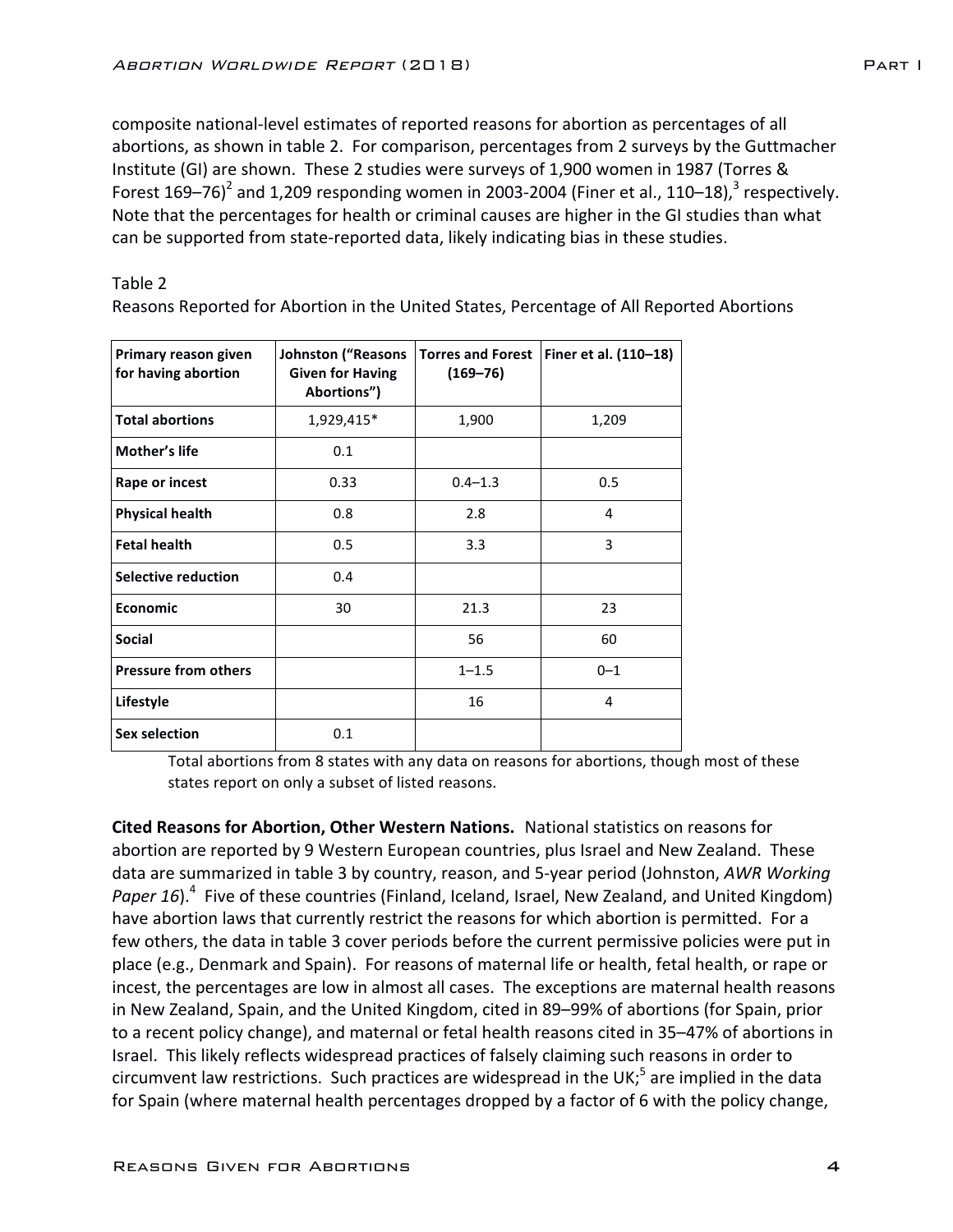even though abortions only increased by a factor of two); and are implied for Israel (where fetal health indicators are cited 10-20 times more frequently than in other developed countries).

## Table 3

Reasons Reported for Abortion in Western Countries, by Percentage of All Reported Abortions

| Years                    | 1960-<br>1964 | 1970-<br>1974 | $1975 -$<br>1979 | 1980-<br>1984 | 1985-<br>1989       | 1990-<br>1994 | 1995-<br>1999 | $2000 -$<br>2004 | $2005 -$<br>2009 | $2010 -$<br>2014 |
|--------------------------|---------------|---------------|------------------|---------------|---------------------|---------------|---------------|------------------|------------------|------------------|
|                          |               |               |                  |               | Mother's life       |               |               |                  |                  |                  |
| <b>New Zealand</b>       |               |               |                  |               |                     |               |               | 0.06             | 0.09             | 0.28             |
| <b>UK: England/Wales</b> |               |               |                  |               |                     | 0.00          | 0.00          | 0.00             |                  | 0.00             |
|                          |               |               |                  |               | Rape or incest      |               |               |                  |                  |                  |
| <b>Belgium</b>           |               |               |                  |               |                     | 0.19          | 0.20          | 0.27             |                  |                  |
| <b>Denmark</b>           | 1.14          |               |                  |               |                     |               | 0.02          | 0.04             | 0.04             |                  |
| Finland                  |               | 0.16          | 0.00             | 0.04          | 0.04                | 0.02          | 0.07          | 0.09             | 0.05             |                  |
| Germany                  |               |               | 0.13             | 0.10          | 0.09                |               | 0.03          | 0.03             | 0.02             | 0.02             |
| <b>New Zealand</b>       |               |               |                  |               |                     |               |               | 0.02             | 0.01             | 0.03             |
| Portugal                 |               |               |                  |               |                     |               |               |                  | 0.10             | 0.07             |
| Spain                    |               |               |                  |               |                     |               | 0.03          | 0.04             | 0.01             | 0.00             |
|                          |               |               |                  |               | Mother's health     |               |               |                  |                  |                  |
| <b>Belgium</b>           |               |               |                  |               |                     | 3.74          | 4.21          | 4.41             |                  |                  |
| <b>Denmark</b>           | 88.21         |               |                  |               |                     |               | 0.16          | 0.25             | 0.35             |                  |
| <b>Finland</b>           |               | 17.09         | 4.88             | 3.22          | 1.67                | 0.67          | 0.29          | 0.34             | 0.40             |                  |
| Germany                  |               |               | 28.74            | 18.53         | 11.44               |               | 3.19          | 2.62             | 2.64             | 3.03             |
| Iceland                  |               |               |                  | 9.09          | 11.64               | 8.23          | 6.70          | 5.62             | 4.35             |                  |
| Israel                   |               |               |                  | 35.06         | 26.02               | 27.65         | 22.07         | 20.03            | 18.04            | 19.20            |
| <b>New Zealand</b>       |               |               |                  |               |                     |               |               | 99.36            | 99.70            | 99.28            |
| Norway                   |               |               |                  |               |                     |               |               | 0.52             | 0.69             | 0.55             |
| Portugal                 |               |               |                  |               |                     |               |               |                  | 0.54             | 0.45             |
| Spain                    |               |               |                  |               |                     |               | 97.52         | 96.92            | 96.86            | 16.51            |
| <b>UK: England/Wales</b> |               |               |                  |               |                     | 89.05         | 92.07         | 94.88            | 97.51            | 97.72            |
| <b>UK: Scotland</b>      |               |               |                  |               |                     |               |               | 96.60            | 95.44            | 95.68            |
|                          |               |               |                  |               | <b>Fetal health</b> |               |               |                  |                  |                  |
| Denmark                  | 10.65         |               |                  |               |                     |               | 1.26          | 1.64             | 2.03             |                  |
| Finland                  |               | 0.41          | 0.69             | 0.74          | 1.00                | 1.64          | 1.97          | 2.19             | 2.78             |                  |
| Germany                  |               |               | 3.91             | 2.64          | 1.26                |               |               |                  |                  |                  |
| Israel                   |               |               |                  | 10.10         | 20.99               | 18.30         | 14.77         | 16.08            | 17.44            | 18.94            |
| <b>New Zealand</b>       |               |               |                  |               |                     |               |               | 0.55             | 0.20             | 0.41             |
| Norway                   |               |               |                  |               |                     |               |               | 1.28             | 1.59             | 1.84             |
| Portugal                 |               |               |                  |               |                     |               |               |                  | 2.49             | 2.32             |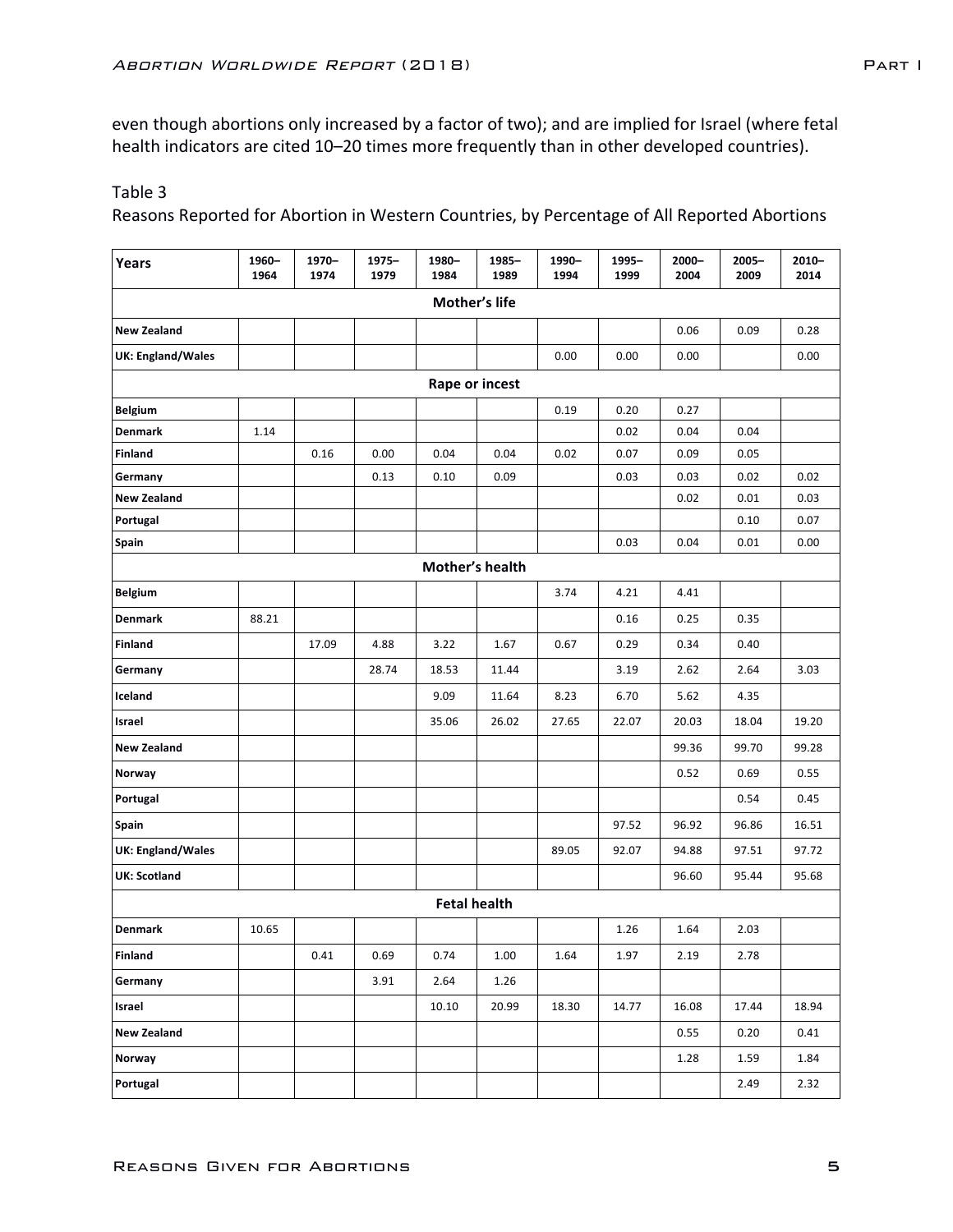| Spain             |  |  |      | 2.22 | 2.82 | 2.94 | 3.20           |
|-------------------|--|--|------|------|------|------|----------------|
| UK: England/Wales |  |  | 1.14 | 1.10 | 1.04 | 1.03 | 1.40           |
| UK: Scotland      |  |  |      |      | 1.33 | 1.22 | 122<br>ر ے . ر |

Table 3 (continued)

| Years               | 1960-<br>1964 | 1970-<br>1974 | $1975 -$<br>1979 | 1980-<br>1984   | 1984-<br>1989 | 1990-<br>1994 | $1995 -$<br>1999 | $2000 -$<br>2004 | $2005 -$<br>2009 | $2010 -$<br>2014 |
|---------------------|---------------|---------------|------------------|-----------------|---------------|---------------|------------------|------------------|------------------|------------------|
|                     |               |               |                  | <b>Elective</b> |               |               |                  |                  |                  |                  |
| <b>Belgium</b>      |               |               |                  |                 |               | 96.07         | 95.60            | 95.32            |                  |                  |
| <b>Denmark</b>      | 0.00          |               |                  |                 |               |               | 98.56            | 98.07            | 97.59            |                  |
| <b>Finland</b>      |               | 82.35         | 94.43            | 96.00           | 97.29         | 97.67         | 97.67            | 97.38            | 96.76            |                  |
| Germany             |               |               | 67.21            | 78.73           | 87.21         |               | 96.79            | 97.36            | 97.34            | 96.94            |
| Iceland             |               |               |                  | 90.91           | 88.36         | 91.77         | 93.30            | 94.38            | 95.65            |                  |
| Israel              |               |               |                  | 54.84           | 52.99         | 54.05         | 63.16            | 63.89            | 64.52            | 61.86            |
| <b>New Zealand</b>  |               |               |                  |                 |               |               |                  | 0.00             | 0.00             | 0.01             |
| Norway              |               |               |                  |                 |               |               |                  | 98.19            | 97.72            | 97.60            |
| Portugal            |               |               |                  |                 |               |               |                  |                  | 96.87            | 97.17            |
| Spain               |               |               |                  |                 |               |               | 0.23             | 0.22             | 0.18             | 80.29            |
| UK: England/Wales   |               |               |                  |                 |               | 9.81          | 6.83             | 4.09             | 1.45             | 0.88             |
| <b>UK: Scotland</b> |               |               |                  |                 |               |               |                  | 2.07             | 3.34             | 3.10             |

Total number of abortions for samples above, by country: Belgium - 140,910; Denmark - 195,614;  $Finland -495,477$ ;  $Germany - 2,868,816$ ; Iceland $-16,295$ ; Israel $-567,770$ ; New Zealand $-199,505$ ; Norway-218,663; Portugal-101,758; Spain-1,668,291; UK, England and Wales-4,228,813; UK, Scotland—176,855.

Recent detailed data released from the United Kingdom highlighted the range of conditions included under health-related reasons for abortion. From 1991–2011, about 2,000 abortions annually were performed in England and Wales for causes related to fetal health. Many of these are conditions so severe that survival of the child was in doubt, but some were treatable and/or manageable conditions, or merely suspected conditions. The annual number of abortions in cases of Down's syndrome increased from 369 to 942 during this time period, so currently most children with Down's syndrome do not survive to birth in the United Kingdom. In England and Wales in 2007 and 2008, 5 Down's syndrome children were aborted for every 4 born (Johnston, "Reasons Given for Abortions in England and Wales"; Morris & Alberman, "Trends in Down's Syndrome Live Births").  $6$  When only those pregnancies that are tested are considered, a full 90% of those diagnosed with Down's syndrome are aborted (Gee, "A World"). $^{7,8}$  In the U.K. in 2007 and 2009–2010, an average of 45 children per year were aborted because they had cleft lip or cleft palate. Dozens to hundreds per year were aborted in 1991–1994 for "suspected" exposure to radiation, drugs, or diseases (Johnston, "Reasons Given for Abortions in England and Wales").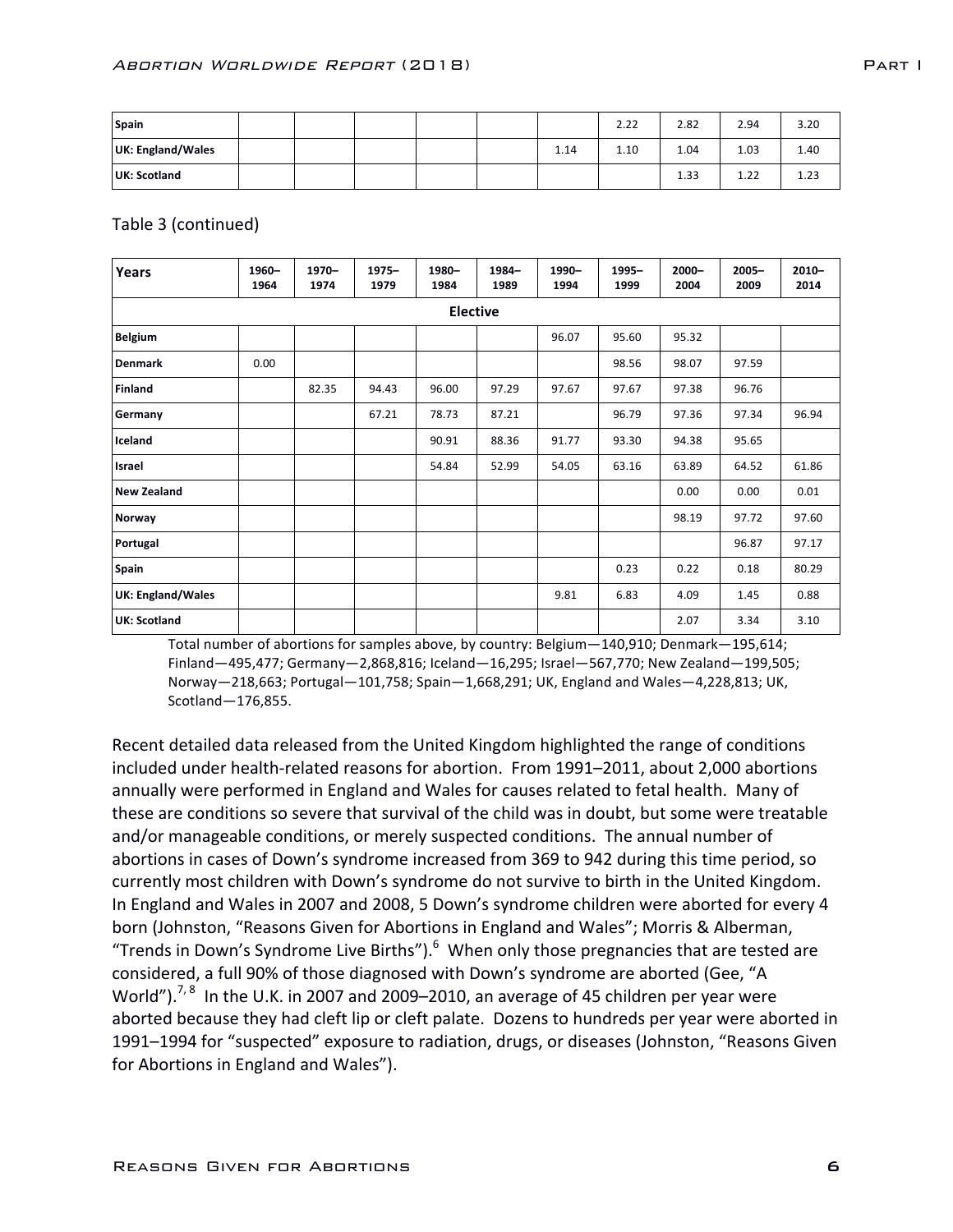**Cited Reasons for Abortion, Former Soviet and Eastern European Countries.** As described in part VII, while under communism, the U.S.S.R. and Eastern European countries exhibited some of the highest abortion levels of any countries. For most of the periods under communism, these countries had policies permitting abortion on demand. Abortion usually became the primary means of birth control due to its availability combined with the relative lack of access to modern contraceptives. Most abortions were obtained for reasons related to birth control. Since the fall of Soviet communism, Eastern European and former Soviet countries inherited permissive abortion policies, although abortion levels have dropped 70–90% in these countries (see part VII). Available data suggests that reasons for abortions have generally remained similar in recent years.

The U.S.S.R. authorized abortion on demand in 1920, restricted it to medical and limited other grounds in 1936, and then reauthorized it on demand in 1955. U.S.S.R. abortions promptly increased perhaps tenfold after reauthorization. A government survey of 26,000 women requesting abortion in Russia in 1958–1959 found illness of one or both parents cited in only 5.6% of cases; most reasons were related to limited income or living space or family issues (Heer 531–39). $^9$  At the fall of communism in 1991, only 1.87% of induced abortions in Russia were identified as being for medical reasons (although medical reasons may be present but not identified in early abortions) (Popov 84–112).<sup>10</sup> In a 1999 survey of 2,268 women who had obtained abortions, 6.5% cited maternal or fetal health issues, while 65.6% cited birth control or socioeconomic reasons (Centers for Disease Control and Prevention et al., *Reproductive*, Maternal, and Child Health).<sup>11</sup>

Similarly, most abortions in Eastern European countries were for elective reasons, both during and after communist rule. Pregnancy terminations for medical reasons were uncommon in Eastern Europe around 1960: 10% in Czechoslovakia, 6% in Slovenia, 4% in Hungary, and 1% in Romania (Potts 232–50).<sup>12</sup> Official data from Bulgaria, the Czech Republic, Hungary, and Slovakia are summarized in table 4 (Johnston, *AWR Working Paper 16*). During communism, abortions for medical reasons were between 3% and 20% in Bulgaria and the Czech Republic. Postcommunism fractions for this reason in all 4 countries are in that range, with mixed trends among these countries. Results from surveys in 1997 and 1999 in Moldova, Romania, Russia, and Ukraine are given in table 5, which also indicate low fractions of abortions  $(6-8%)$  for maternal or fetal health reasons, versus high percentages (83–85%) for birth control or socioeconomic reasons (Centers for Disease Control and Prevention, et al., *Reproductive*, *Maternal, and Child Health*). Generally, divisions between medical and elective reasons are similar to those in Western countries.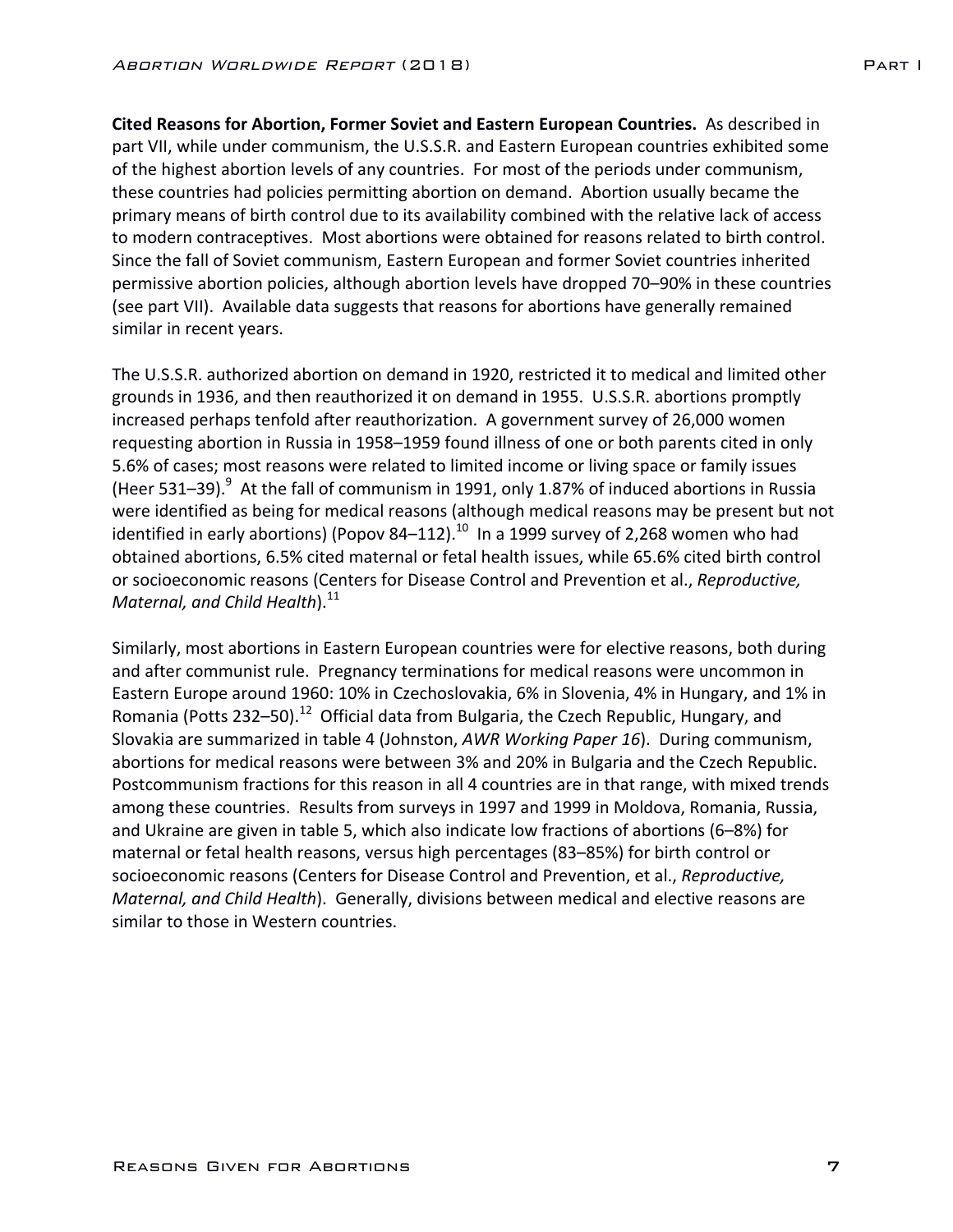# Table 4

Reasons Reported for Abortion in Bulgaria, Czech Republic, Hungary, and Slovakia

| Years            |         | <b>Bulgaria</b> |                | <b>Czech Republic</b> |                 | <b>Hungary</b>     | Slovakia        |                 |                |                 |
|------------------|---------|-----------------|----------------|-----------------------|-----------------|--------------------|-----------------|-----------------|----------------|-----------------|
|                  | Medical | <b>Elective</b> | <b>Medical</b> | <b>Elective</b>       | <b>Criminal</b> | Maternal<br>health | Fetal<br>health | <b>Elective</b> | <b>Medical</b> | <b>Elective</b> |
| 1960-<br>1964    |         |                 | 15.6           | 84.4                  |                 |                    |                 |                 |                |                 |
| 1965-<br>1969    |         |                 | 19.7           | 80.3                  |                 |                    |                 |                 |                |                 |
| 1970-<br>1974    |         |                 | 19.2           | 80.8                  |                 |                    |                 |                 |                |                 |
| $1975 -$<br>1979 |         |                 | 18.6           | 81.4                  |                 |                    |                 |                 |                |                 |
| 1980-<br>1984    | 2.7     | 97.3            | 19.5           | 80.5                  |                 |                    |                 |                 |                |                 |
| $1985 -$<br>1989 | 4.7     | 95.3            | 12.5           | 87.5                  |                 |                    |                 |                 |                |                 |
| 1990-<br>1994    | 3.3     | 96.7            | 13.4           | 86.6                  |                 |                    |                 |                 |                |                 |
| 1995-<br>1999    | 4.7     | 95.3            | 22.4           | 77.6                  | 0.09            | $1.2$              | 0.8             | 97.9            | 19.2           | 80.8            |
| $2000 -$<br>2004 | 8.5     | 91.5            | 18.9           | 81.1                  | 0.08            | 1.4                | 0.9             | 97.6            | 16.4           | 83.6            |
| $2005 -$<br>2009 | 12.4    | 87.6            | 19.2           | 80.8                  | 0.11            | 1.6                | 1.2             | 97.1            | 15.5           | 84.5            |
| $2010 -$<br>2014 | 12.1    | 87.9            | 19.5           | 80.5                  |                 |                    |                 |                 | 13.3           | 86.7            |

Total number of abortions for samples above, by country: Bulgaria-869,752; Czech Republic-3,121,005; Hungary—736,142; Slovakia—241,131.

### Table 5

Reasons Reported in Surveys for Abortion in Moldova, Romania, Russia, and Ukraine

| Country        | Years | Number of   |                           |                 |                         | Percentage of abortions by reason given |                                     |
|----------------|-------|-------------|---------------------------|-----------------|-------------------------|-----------------------------------------|-------------------------------------|
|                |       | respondents | <b>Maternal</b><br>health | Fetal<br>health | Control<br>childbearing | <b>Cannot afford</b><br>baby            | <b>Family situation or</b><br>vouth |
| <b>Moldova</b> | 1997  | 1,333       | 4.9                       | 2.9             | 27.8                    | 57.4                                    | 7.0                                 |
| Romania        | 1999  | 2,902       | 3.4                       | 3.1             | 53.4                    | 29.5                                    | 10.6                                |
| <b>Russia</b>  | 1999  | 2,268       | 4.4                       | 2.1             | 65.6                    |                                         | 11.0                                |
| <b>Ukraine</b> | 1999  | 2,032       | 4.3                       | 1.8             | 59.7                    | 25.1                                    | 5.9                                 |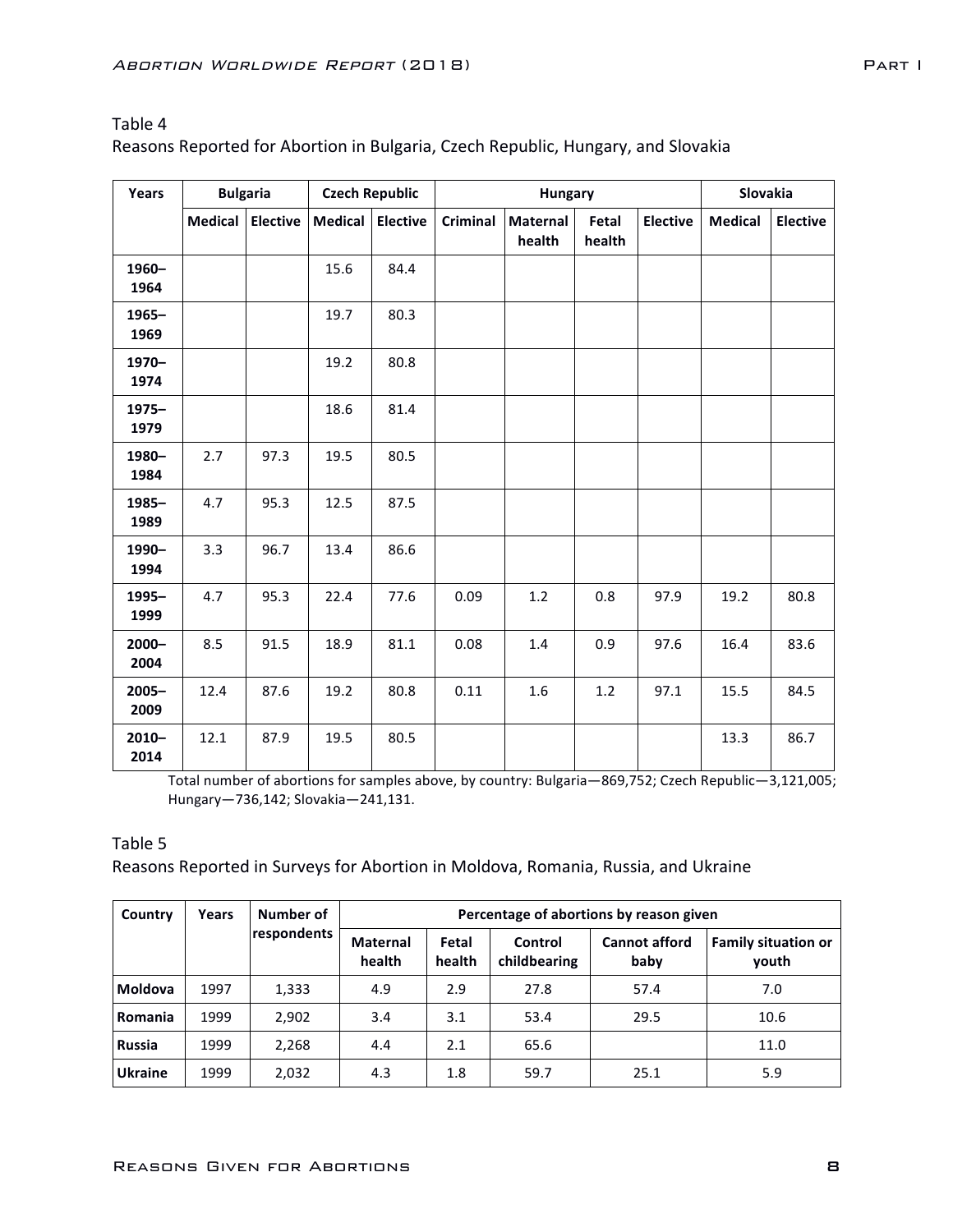**Cited Reasons for Abortion, Asian Developed Countries.** Little data on reasons for abortions in developed Eastern Asian countries is available apart from surveys. Table 6 provides abortion percentages by reason cited primarily from limited surveys summarized by Bankole et al. (117-27, 152) (B98)<sup>13</sup> or reported in Koya et al. ("Preliminary Report") (K53)<sup>14</sup> and Lim et al. (219–22)  $(L12).$ <sup>15</sup> Percentages of abortions for sex selection in Hong Kong and South Korea are estimated from demographic data by Johnston (A*WR Working Paper 18*) (J17).<sup>16</sup> As in other developed countries, only a small fraction of abortions are for reasons of maternal or fetal health. The fractions of abortions for birth control reasons, however, are generally much higher than those claimed in western countries: 30% in Japan and 73-90% in Taiwan, Hong Kong, and South Korea.

## Table 6

| Country                                 | Years     | Number of              | Lawb       |                           | Percentage of abortions by reason given |                         |                          |                                 |                         |            |  |  |  |  |  |
|-----------------------------------------|-----------|------------------------|------------|---------------------------|-----------------------------------------|-------------------------|--------------------------|---------------------------------|-------------------------|------------|--|--|--|--|--|
|                                         |           | abortions <sup>a</sup> |            | <b>Maternal</b><br>health | Fetal<br>health                         | Control<br>childbearing | Cannot<br>afford<br>baby | Family<br>situation<br>or youth | <b>Sex</b><br>selection |            |  |  |  |  |  |
| <b>Republic of</b><br>China<br>(Taiwan) | 1980-1981 | 802                    | <b>ESR</b> | 8.5                       | 6.5                                     | 78.2                    | 4.1                      |                                 |                         | <b>B98</b> |  |  |  |  |  |
| <b>Hong Kong</b>                        | 2005-2008 |                        | est RQST   |                           |                                         |                         |                          |                                 | 11.9                    | 117        |  |  |  |  |  |
|                                         | 2009-2012 |                        | est RQST   |                           |                                         |                         |                          |                                 | 28.9                    | J17        |  |  |  |  |  |
|                                         | 2013      |                        | est RQST   |                           |                                         |                         |                          |                                 | 6.7                     | J17        |  |  |  |  |  |
| Japan                                   | 1949-1950 | 1,382                  | <b>ESR</b> | 17.1                      |                                         | 29.9                    | 50.5                     |                                 |                         | K53        |  |  |  |  |  |
| Korea,                                  | 1985-1989 | est                    | <b>RES</b> |                           |                                         |                         |                          |                                 | 1.9                     | J17        |  |  |  |  |  |
| South                                   | 1990-1994 | est                    | <b>RES</b> |                           |                                         |                         |                          |                                 | 6.0                     | J17        |  |  |  |  |  |
|                                         | 1994      | 2,541                  | <b>RES</b> | 9.7                       | 5.1                                     | 69.5                    | 3.7                      | 5.0                             |                         | <b>B98</b> |  |  |  |  |  |
|                                         | 1995-1999 | est                    | <b>RES</b> |                           |                                         |                         |                          |                                 | 3.0                     | J17        |  |  |  |  |  |
|                                         | 2000-2012 | est                    | <b>RES</b> |                           |                                         |                         |                          |                                 | 1.2                     | J17        |  |  |  |  |  |
| Singapore                               | 1984      |                        | 400 RQST   | 7.3                       |                                         | 73.1                    | 4.0                      | 13.8                            |                         | <b>B98</b> |  |  |  |  |  |
|                                         | 1985      | 23,512 RQST            |            | 2.0                       |                                         | 90.2                    | 6.9                      |                                 |                         | <b>B98</b> |  |  |  |  |  |
|                                         | 2005-2009 |                        | 1,998 RQST | 2.0                       | 5.7                                     | 76.4                    | 11.9                     |                                 |                         | L12        |  |  |  |  |  |

Reasons Reported for Abortion in Asian Developed Countries

a. Note: For number of abortions, "est" indicates estimated percentage of sex-selection abortions from demographic data.

b. Note: For law, RES = restrictive reasons; ESR = economic or social reasons; RQST = on request. See text for explanation of reasons and source codes.

Japan's original authorization of abortion in 1948 only permitted abortion for reasons of maternal health. When the policy was amended in 1949 to permit abortions for economic reasons, the number of abortions significantly increased, and only 17% of women in a 1949– 1950 survey cited health reasons for their abortions. Eventually, 99% or more of women would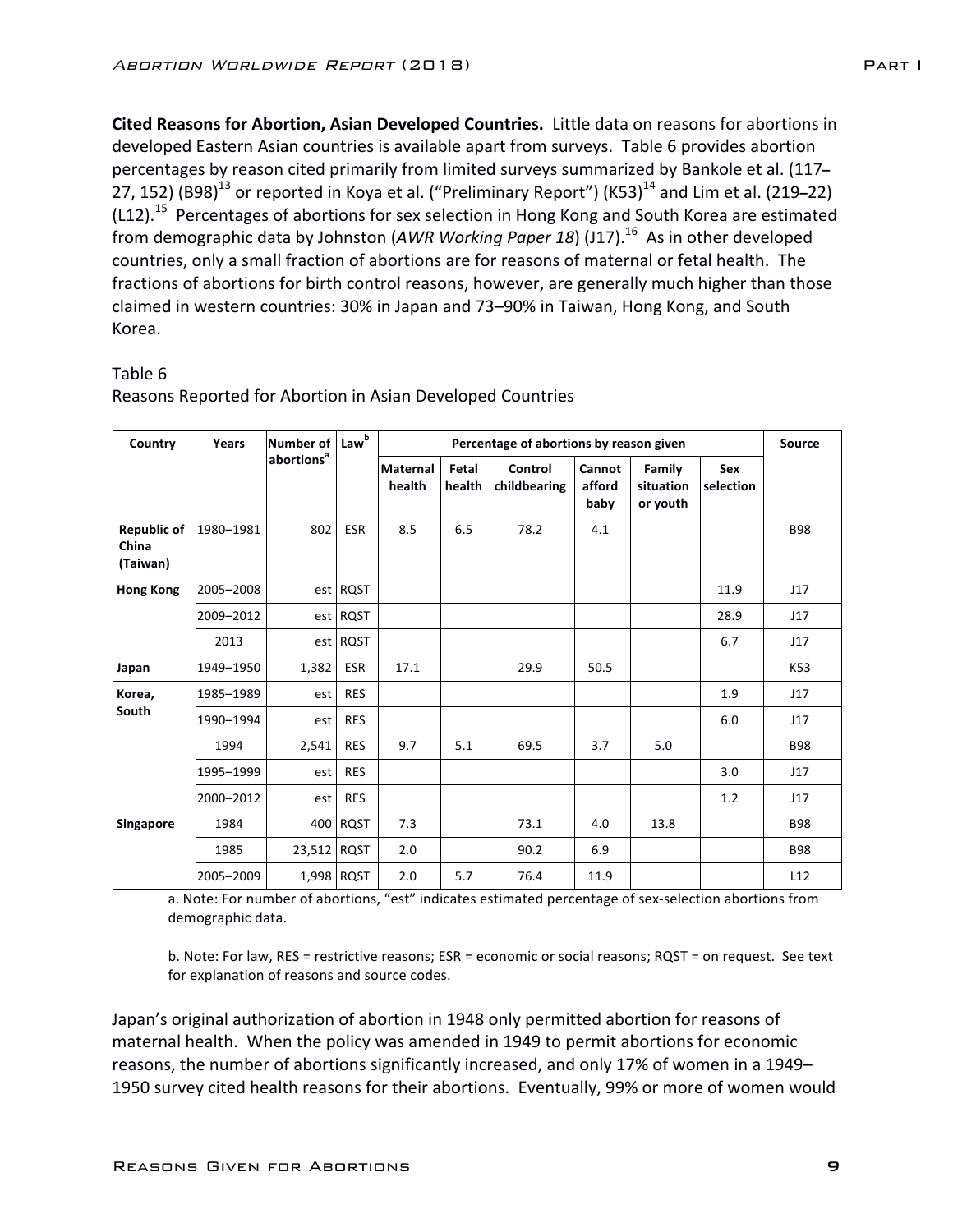cite economic reasons for obtaining their abortions (Norgren 46).<sup>17</sup> In recent years, a large fraction of Japanese abortions are obtained for birth control-related reasons (e.g., to postpone childbearing) (Sato, *Induced Abortion in Japan*).<sup>18</sup> Though the expansion of authorized reasons for abortion was particularly rapid in Japan, this is the typical pattern in developed countries in which grounds for abortion are progressively expanded after initial authorization, accompanied by dramatic increases in abortion numbers.

**Cited Reasons for Abortion, Developing and Transition Countries.** Within the country groups covered above, abortion levels as well as abortion reasons are generally consistent. Countries with developing or transition economies are widely varied in culture, economic development, health resources, and abortion policies and levels. This would tend to suggest widely varied mixes of reasons for abortion. Those countries being pressured to more broadly authorize abortion are subjected to arguments based on presumed reasons for abortion (maternal health, control of childbearing, and liberation of women).

Officially collected data on reasons for abortion are mostly unavailable for these countries. Thus, table 7 provides abortion percentages by reason cited primarily from limited surveys summarized by Bankole et al. (117-27, 152) (B98), or reported in Centers for Disease Control and Prevention et al. (*Reproductive, Maternal, and Child Health*), Ganatra and Hirve (76–85) (GH02),<sup>19</sup> Ghana Statistical Service et al. (*Ghana Maternal Health*)(G09),<sup>20</sup> Hacettepe University Institute of Population Studies et al. (Turkey Health and Demographic) (H04),<sup>21</sup> the National Statistical Committee of the Kyrgyz Republic et al. (*Kyrgyz Republic Demographic*) (N13),<sup>22</sup> the National Statistical Service of Armenia et al. (*Armenia Demographic and Health*) (N10),<sup>23</sup> the National Center of Disease Control and Public Health of Georgia (*Reproductive Health Survey*) (N12),<sup>24</sup> Ngowa et al. ("Voluntary Induced Abortion") (N15),<sup>25</sup> and the State Statistical Committee of the Republic of Azerbaijan et al. (Azerbaijan Demographic and Health) (S08).<sup>26</sup> The trends reported recently in Chae et al. ("Reasons Women Have Induced Abortions")<sup>27</sup> are largely consistent with results shown here, although sample sizes and biases are an issue for some studies<sup>28</sup> cited by them as well as by Bankole et al. (117–27, 152). Sex-select abortion percentages for the People's Republic of China (China) are estimates based on demographic and abortion data (see following section).

Based on these developing/transition country surveys, as summarized in table 7, maternal or fetal health is generally a low fraction of abortions (comparable to fractions in European countries): 3.5–16%, except Kyrgyzstan (plus the time period in India immediately following abortion authorization only). In 10 of 18 countries, birth control was cited as the main reason for over half of all abortions. Otherwise, there are significant variations in breakdown between the other elective reasons cited—economic, job or education, and family reasons. In 10 countries, avoiding interfering with job or education was cited as the main reason in over 10% of abortions (and distinct from "can't afford the child" in these cases). Sex selection was cited for over 1% of abortions in 4 country surveys (plus China based on derived figures). The significant fractions of abortions where education, family situation, or sex selection are cited illustrate that abortion tends to be used for reasons other than the rationales preferentially cited by abortion advocates (e.g., health, poverty, birth control).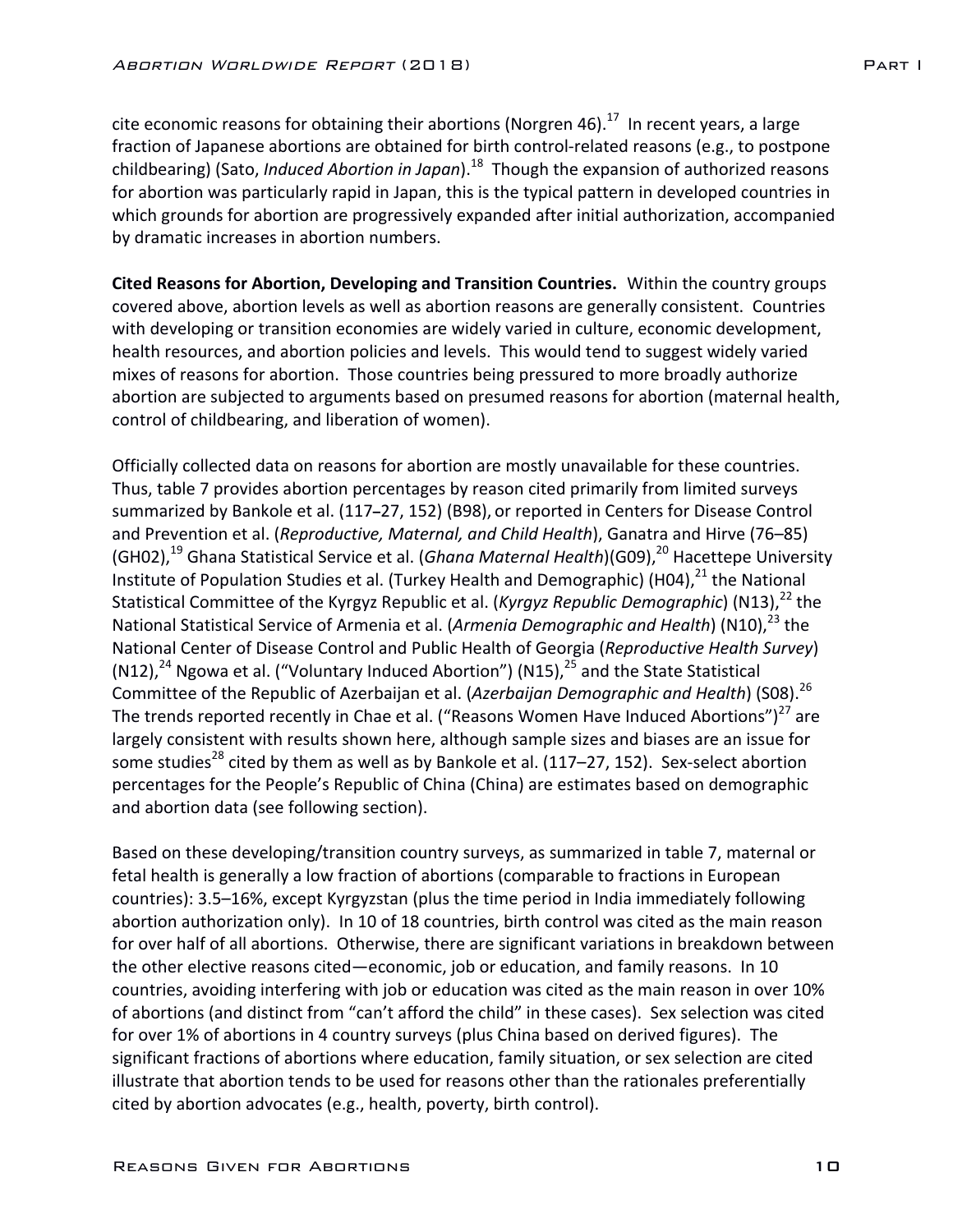Four Islamic countries permit abortion for reasons of honor: Iraq, Jordan, Lebanon, and Syria.<sup>29</sup> This acceptance of killing to avoid societal dishonor to the family is unsurprisingly found in cultures that also practice honor killing of women ("At a Crossroads"; Chesler 61-69; Coogle, "Recorded 'Honor' Killings"; Sinjab, "Honour Crime").<sup>30</sup> Abortion data is not reported by these countries, so the levels of honor abortions cannot be compared to those for other reasons.

Reasons Reported for Abortion in Developing and Transition Countries

| Country                        | Years     | Number of | $\mathsf{Law}^\mathsf{d}$ | Percentage of abortions by reason given |                 |                         |                          |                     |                                 |                  |                  |  |  |
|--------------------------------|-----------|-----------|---------------------------|-----------------------------------------|-----------------|-------------------------|--------------------------|---------------------|---------------------------------|------------------|------------------|--|--|
|                                |           | abortions |                           | <b>Maternal</b><br>health               | Fetal<br>health | Control<br>childbearing | Cannot<br>afford<br>baby | Job or<br>education | Family<br>situation<br>or youth | Sex<br>selection |                  |  |  |
| Armenia                        | 2010      | 421       | <b>RQST</b>               | 11.4                                    | 4.1             | 53.7                    | 15.2                     |                     | 4.1                             | 9.1              | N <sub>10</sub>  |  |  |
| Azerbaijan                     | 2001      | 4,196     | <b>RQST</b>               | 3.1                                     | 0.4             | 63.4                    | 31.5                     |                     | 0.7                             |                  | CO <sub>3</sub>  |  |  |
|                                | 2006      | 1,554     | <b>RQST</b>               | 7.7                                     | 1.0             | 64.6                    | 12.6                     |                     | 9.5                             | 3.3              | <b>S08</b>       |  |  |
| <b>Benin</b>                   | 1993      | 108       | <b>RES</b>                |                                         |                 | 35.2                    | 7.4                      | 13.0                | 36.1                            |                  | <b>B98</b>       |  |  |
| Cameroon                       | 2011      | 509       | <b>RES</b>                |                                         |                 | 32.1                    | 10.2                     | 34.3                | 23.4                            |                  | N15              |  |  |
| Chile                          | 1988      | 357       | <b>ILLEG</b>              |                                         |                 | 5.0                     | 30.0                     | 15.0                | 50.0                            |                  | <b>B98</b>       |  |  |
| People's<br><b>Republic of</b> | 1985-1989 | est       | GF                        |                                         |                 |                         |                          |                     |                                 | 3.1              | J17              |  |  |
| China<br>(China)               | 1990-1994 | est       | GF                        |                                         |                 |                         |                          |                     |                                 | 5.1              | J17              |  |  |
|                                | 1995-1999 | est       | GF                        |                                         |                 |                         |                          |                     |                                 | 9.5              | J17              |  |  |
|                                | 2000-2012 | est       | GF                        |                                         |                 |                         |                          |                     |                                 | 12.1             | J17              |  |  |
|                                | 2013-2015 | est       | GF                        |                                         |                 |                         |                          |                     |                                 | 3.1              | J17              |  |  |
| Colombia                       | 1990-1991 | 602       | <b>RES</b>                | 8.8                                     |                 | 10.6                    | 35.2                     | 15.3                | 29.6                            |                  | <b>B98</b>       |  |  |
| Georgia                        | 1999      | 4,845     | <b>RQST</b>               | 2.7                                     | 1.1             | 65.8                    | 28.7                     |                     | 0.5                             |                  | CO <sub>3</sub>  |  |  |
|                                | 2005-2010 | 2,054     | <b>RQST</b>               | 7.8                                     |                 | 69.2                    | 20.2                     |                     | 1.5                             | 1.4              | N12              |  |  |
| Ghana                          | 2002-2007 | 495       | <b>ESR</b>                | 3.6                                     |                 | 16.0                    | 21.2                     | 19.6                | 20.5                            |                  | G09              |  |  |
| India                          | 1977-1978 | 13,511    | <b>ESR</b>                | 37.9                                    | 11.1            | 20.6                    |                          | 17.9                | 12.5                            |                  | <b>B98</b>       |  |  |
|                                | 1996-1998 | 1,717     | <b>ESR</b>                | 5.3                                     | 1.9             | 69.8                    |                          | 5.6                 |                                 | 17.5             | GH <sub>02</sub> |  |  |
| Indonesia                      | 1987-1988 | 200       | <b>RES</b>                |                                         |                 |                         | 35.0                     | 45.0                | 20.0                            |                  | <b>B98</b>       |  |  |
| Kyrgyzstan                     | 2009-2012 | 445       | RQST                      | 42.1                                    | 1.9             | 32.7                    | 10.0                     |                     | 8.4                             | 0.5              | N <sub>13</sub>  |  |  |
| Malaysia                       | 1981      | 148       | <b>RES</b>                |                                         | 1.4             | 85.8                    | 1.4                      |                     | 11.5                            |                  | <b>B98</b>       |  |  |
| Mexico                         | 1967-1971 | 3,714     | <b>RES</b>                | 8.3                                     |                 | 26.4                    | 44.3                     |                     | 15.1                            |                  | <b>B98</b>       |  |  |
| <b>Nepal</b>                   | 1984-1985 | 165       | <b>RQST</b>               |                                         |                 | 88.0                    |                          |                     | 12.0                            |                  | <b>B98</b>       |  |  |

# Table 7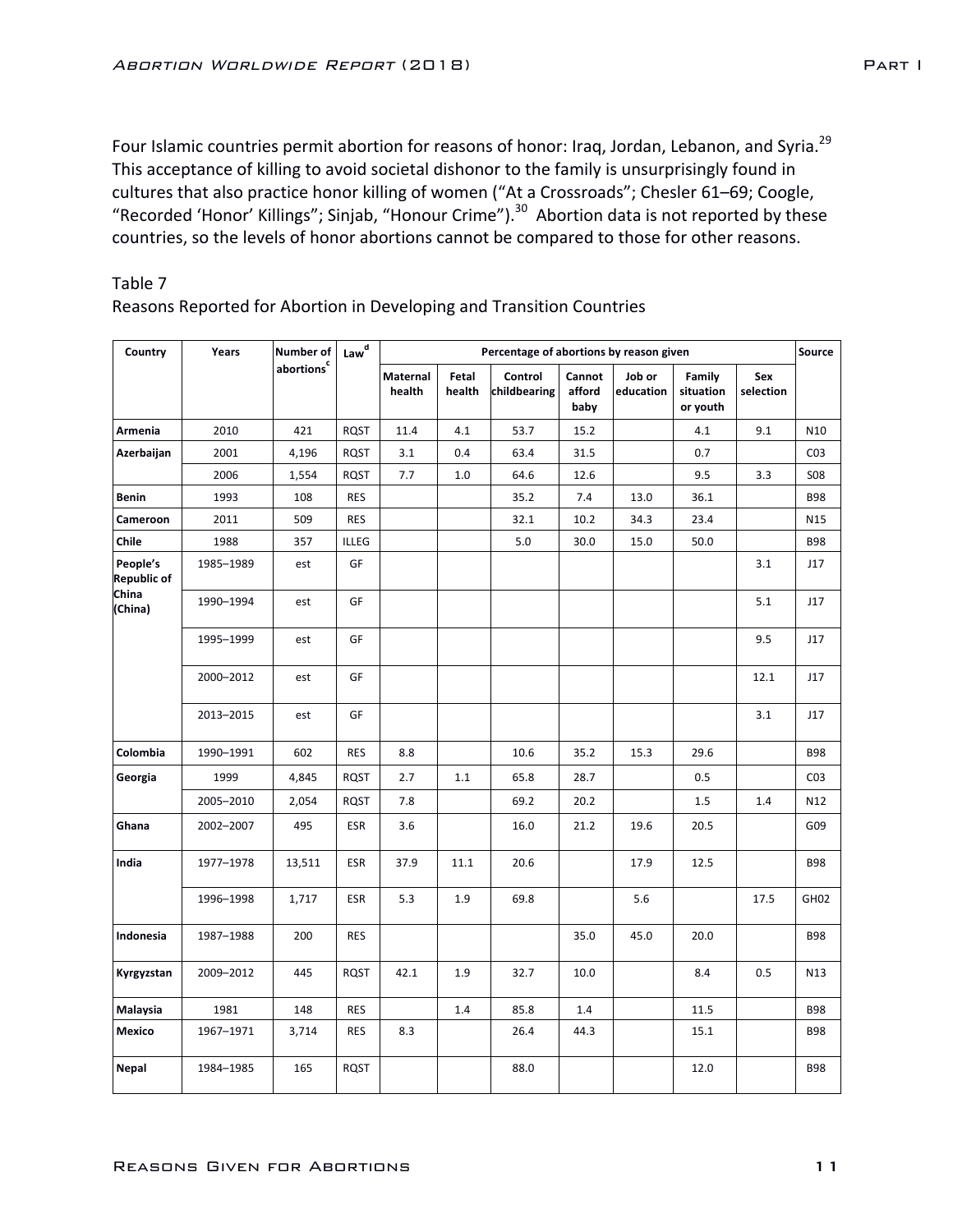| <b>Sri Lanka</b> | 1988-1990 | 548   | <b>ILLEG</b> | 4.7  |     | 62.7 | 9.7  | 4.7  | 2.0 | <b>B98</b>      |
|------------------|-----------|-------|--------------|------|-----|------|------|------|-----|-----------------|
| <b>Thailand</b>  | 1983-1984 | 750   | <b>RES</b>   | 5.1  | 7.7 | 52.4 | 18.5 | 8.5  | 6.0 | <b>B98</b>      |
| <b>Turkey</b>    | 1993      | 1,674 | <b>RQST</b>  | 15.9 |     | 66.3 |      | 16.9 | 0.3 | <b>B98</b>      |
|                  | 2003      | 1,795 | RQST         | 8.3  | 3.3 | 57.7 |      |      |     | H <sub>04</sub> |
| Zambia           | 1985-1986 | 264   | <b>ESR</b>   | 3.4  |     | 53.4 |      | 41.3 | 1.9 | <b>B98</b>      |

c. Note: For Number of abortions, "est" indicates estimated percentage of sex-selection abortions from demographic data.

d. Note: For law, ILLEG = illegal except to save the mother's life; RES = restrictive reasons; ESR = economic or social reasons; RQST = on request; GF = sometimes government forced in addition to on request. See text for explanation of reasons and source codes.

**Sex-Select Abortion.** Abortions to eliminate female children are a widespread practice in Asia. Culturally, this is an extension of female infanticide practiced both historically and currently. In recent years, the availability of abortion along with sonograms to determine fetal gender before birth has led to extreme sex-ratio imbalances in many countries, as detailed in Eberstadt's essay, the next brief in this report.

Birth sex-ratio statistics allow for estimates of the numbers of abortions for sex selection, although this is complicated by killing or fatal neglect of girls after birth, and by incomplete birth and abortion statistics. In South Korea, the practice was banned in 1987; and though this restriction was later overturned, doctors increasingly rejected the practice. Estimates based on birth sex-ratios imply 4–8% of South Korean abortions in 1990–1996 were for sex selection (table 6) (Johnston, AWR Working Paper 8).<sup>31</sup> Similarly, the Republic of China (Taiwan) exhibited sex-ratio imbalances prior to the banning of sex-selective abortions in 2011. Estimates imply 5-10% of reported Taiwanese abortions in 1990-2010 were for sex selection, although it is believed that abortions in Taiwan are significantly underreported (Johnston, AWR *Working Paper 14*).<sup>32</sup> In Hong Kong, the estimated fraction of abortions for sex selection reached 28.9% in 2009–2012 before dropping to 6.9% in 2013. These high levels of sexselective abortions are largely among recent immigrants from China (Basten & Verropoulou  $323 - 34$ ).<sup>33</sup>

Preference for male children is evident in some countries outside of East Asia. In survey-based studies referenced in table 6, sex selection was cited as the primary reason for abortion by 1.4% of respondents in the Republic of Georgia, 3.3% of respondents in Azerbaijan, and 9.1% of respondents in Armenia. Analysis of abortion statistics for Matlab province, Bangladesh, indicates that women there are more likely to abort a pregnancy if they have already had a son (DaVanzo 1739–1764)<sup>34</sup> —such abortions do not alter the birth sex-ratio but still represent bias against girl children.

Far more immense is the scale of sex-selection abortion in China and India. In China, the cultural preference for male children was enhanced by the government's one-child policy, producing high levels of abortions of female children. Only with the recent partial relaxation of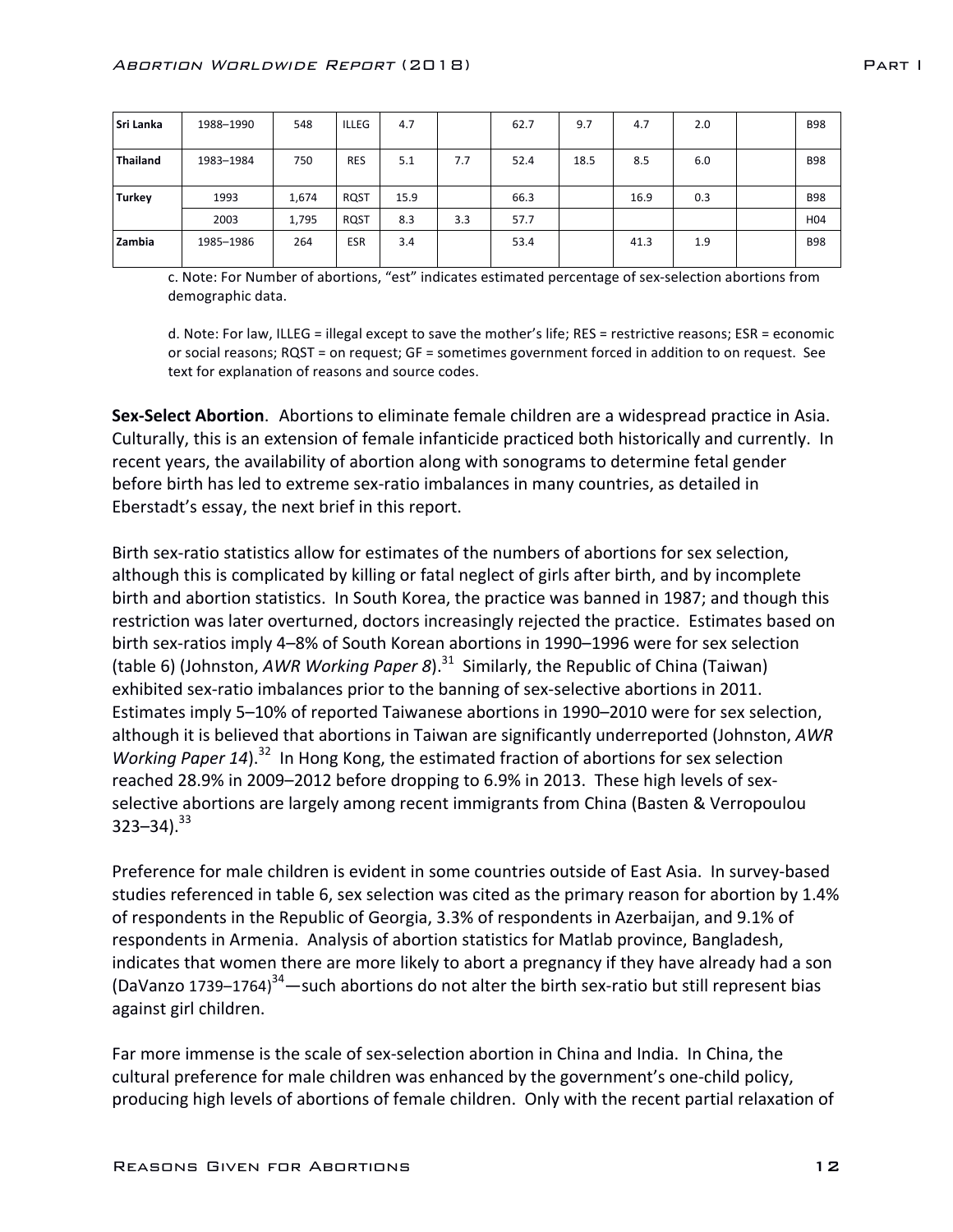population control practices, plus a ban on sex-select abortion, have these levels begun to drop. Table 7 provides minimum estimates of the fraction of abortions in China for sex selection based on officially-reported sex ratios at birth and numbers of abortions (Johnston, *AWR Working Paper 18*). This suggests that 12% of abortions in China from 2000–2012 were of female children following sex determination. Data for 2013–2015 suggest a drop to 3% of abortions targeting female children, though data for these years are incomplete. In India, the driving force against female children is cultural; abortion data is too incomplete to yield meaningful percentages, but as reviewed by Eberstadt, the levels are substantial, particularly in some local regions.

Use of abortion to eliminate unwanted female children is a cultural issue found in the West as well. A study of Canadian live births (from 1993–2014) to women born in India found that if a woman had previously had two girls, the third birth was 1.9 times as likely to be a boy than a girl (Brar et al. 459–64).<sup>35</sup> This amounts to about 500 abortions in the population studied, or 1 sex-selection abortion for every 100 live births to Indian immigrant women.

**Forced Abortion.** There are 3 countries known to force women to have abortions against their will, or to have done so in the recent past: China, North Korea, and Vietnam. In China, this was implemented nationwide as part of their one-child policy to control population growth. This practice of forced abortion was unpopular internally and was criticized internationally.<sup>36</sup> Chinese authorities relaxed the policy progressively by regions and have stated that forced abortion is no longer practiced. However, local authorities have some degree of freedom in how they reach the population control targets, prompting some to continue forcing abortions according to reports. Vietnam also engaged in similar forced abortion as part of its 2-child policy (Goodkind 85–111; "UNFPA Supports Coercion").<sup>37</sup> It is unclear if the practice has been abandoned. North Korea is known to force political prisoners to have abortions, as well as to force women to have abortions if the fathers are Chinese.<sup>38</sup> Such eugenics-based forced abortion cannot be ruled out for China.

Forced abortion is not limited to these countries; many surveys indicate some women cite pressure from family (including the baby's father) or others as the primary reason for their abortion. In the U.S., surveys in 1998 and 2005 both found 0.5–1.5% of women cited pressure from others as the primary reason for their abortion (table 1) (Finer et al. 110–18; Torres & Forest 169–76). Such cases in the U.S. could be even more common, as there are known cases of abortion providers ignoring signs of physical or emotional abuse of women obtaining abortions ("Forced Abortions").<sup>39</sup> A 1992 survey of 2,127 Australian women found 12% reported pressure from their husband or partner, and 6% cited pressure from their parents, as one of several factors in choosing abortion (Bankole et al. 117–27, 152). Recently in Japan many women indicated being pressured by employers to obtain abortions ("We're Busy. Get an Abortion").<sup>40</sup> While this might be surprising in developed countries with significant legal protections for individuals, it can be linked to policies that permit abortion on demand either explicitly or in practice—there is consequently no need or motivation for evaluation of a woman's individual situation by abortion providers when they seek an abortion. Such pressure on women to obtain abortions may be an unreported problem in developing countries. Surveys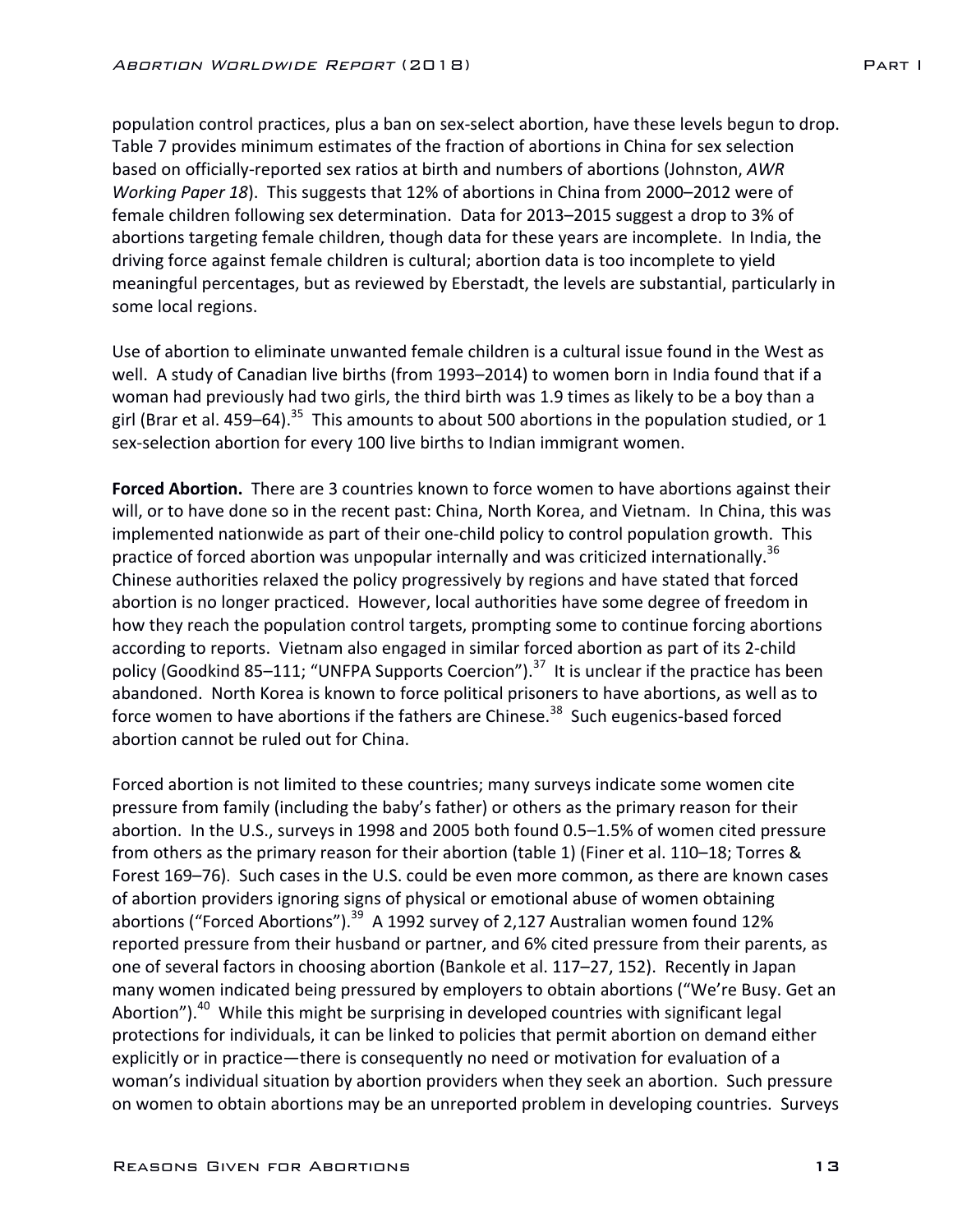tend not to address this question, but those that do cite it as a factor in several percent of abortions (Bankole et al. 117-27, 152; Chae et al. "Reasons Women Have Induced Abortions").

**Conclusions.** Prevailing reasons for abortions vary among countries and over time depending on factors such as culture, development status, and abortion policies. Nonetheless, some general points are evident:

- Abortions for criminal or health reasons are small fractions of all abortions. In the U.S. and Europe where data is available and abortions are broadly permitted, only about 1 in 1,000 abortions is to save the mother's life, and only about 1 in 300 are in cases of rape or incest. Abortions for reasons of maternal or fetal health tend to range from 1–20% where credible reporting or surveys are available, and this applies equally for developed, transition, and developing countries.
- As abortion policies become more permissive, most abortions are for elective reasons. If abortion is permitted for reasons other than health reasons, these other reasons become the prevalent reasons. Further, significant numbers of abortions may occur for reasons with diverse impacts on society, such as sex-selection abortions targeting females, or abortions "forced" by family or others. Some countries that have authorized abortion on demand have been compelled to reintroduce restrictions as a result.
- The particular problems with widespread elective abortions are seen in developed and **developing countries alike.** In developing countries, large fractions of abortions are for reasons of birth control. Apart from this, however, the range of elective reasons is surprisingly similar to those in developed countries; for example, interfering with job or education, or family problems, are often cited more than poverty. Further, developing countries are where the greatest social problems from sex-selective abortion are emerging.

**\_\_\_\_\_\_\_\_\_\_\_\_\_\_\_\_\_\_\_\_\_\_\_\_\_\_\_\_\_\_\_\_\_**

*Protection of the life of the mother as an excuse for an abortion is a smoke screen. In my* 36 vears in pediatric surgery, I have never known of one instance where the child had to *be aborted to save the mother's life* (Koop).<sup>41</sup>

*Introducing abortion even on restrictive grounds is not necessary to protect the life of* pregnant women . . . Rather what is needed is for the appropriate training bodies to *produce clinical guidelines on the management of high-risk pregnancies that keep up to*  date with current medical evidence and support good obstetric practice (Doctors for Life Ireland, "Is Abortion Ever Necessary").<sup>42</sup>

*What a man thinks about the most vulnerable among us says everything about him.* It will determine all of his other decisions (Jessen, abortion survivor, *FNIF*).<sup>43</sup>

[In the United States]: *Every 72 seconds a black baby is murdered in the womb of his or her* mother. This holocaust is genocidal to the point that today a black child has less than *a 50% chance of being born* (Hoye, *Citizenlink*).44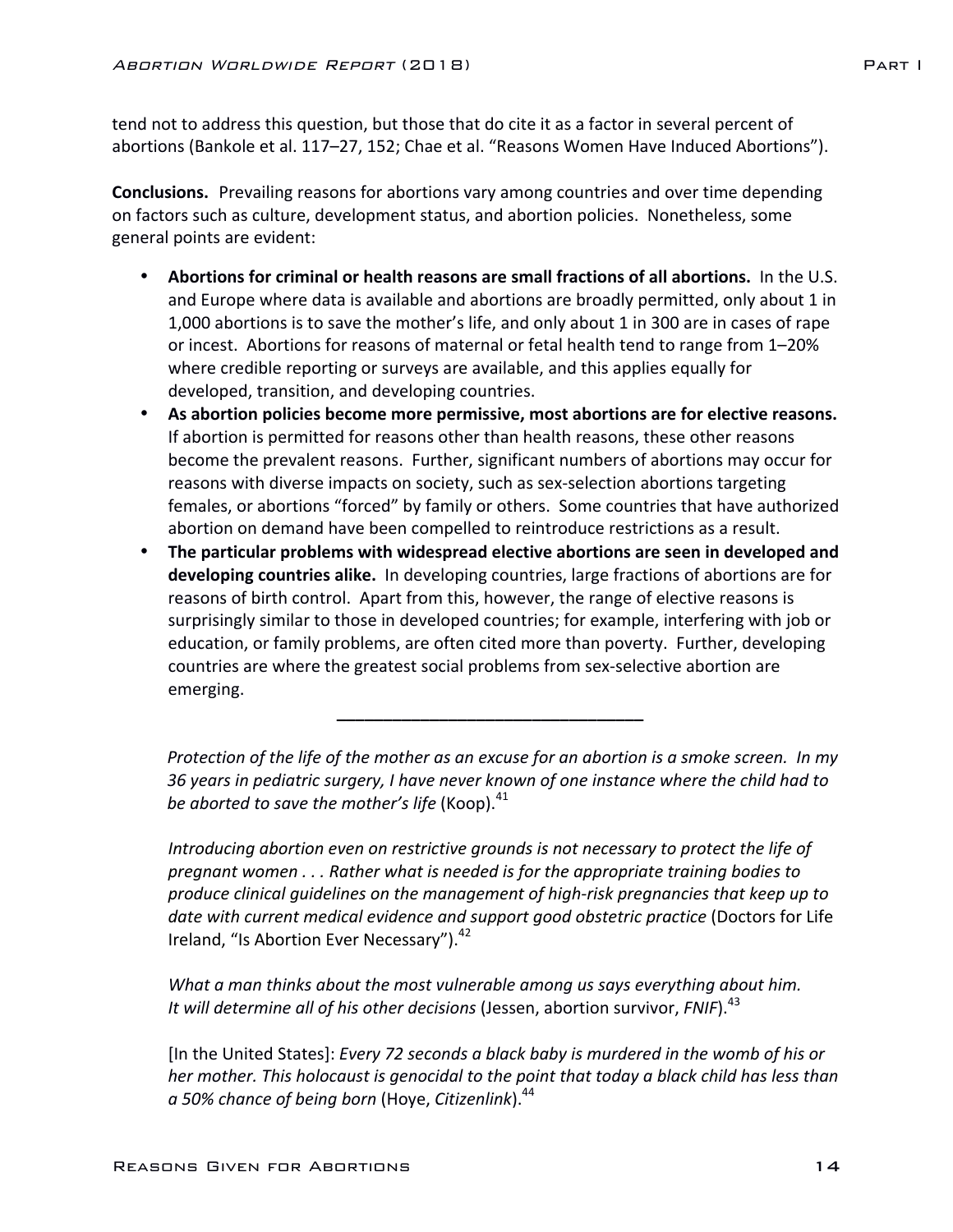*If* a woman with a serious illness—heart disease, say, or diabetes—gets pregnant, the *abortion procedure may be as dangerous for her as going through with the pregnancy .. . With diseases like lupus, multiple sclerosis, even breast cancer, the chance that the* pregnancy will make the disease worse is no greater that the chance that the disease will either stay the same or improve. And medical technology has advanced to a point where even women with diabetes and kidney disease can be seen through a pregnancy safely by a doctor who knows what he or she is doing. We've come a long way since my *mother's* time. . . . The idea of abortion to save the mothers' life is something that people *cling* to because it sounds noble and pure—but medically speaking, it probably doesn't *exist.* It's a real stretch of our thinking (Sloan, "Choice").<sup>45</sup>

#### Endnotes

 

<sup>1</sup> Johnston, Wm. Robert. "Reasons Given for Having Abortions in the United States." Johnston's Archive, 18 Jan. 2016, www.johnstonsarchive.net/policy/abortion/abreasons.html.

<sup>4</sup> Johnston, Wm. Robert. *AWR Working Paper 16: International Statistics on Reasons for Abortions.* 2017a, www.johnstonsarchive.net/policy/abortion/awr.html; or www.globallifecampaign.com/abortionworldwide-report.

<sup>5</sup> Saunders, Peter. "Why 98% of Abortions in Britain Are Now Illegal and What It Means for Doctors." *Christian Medical Comment*, 10 Dec. 2011, pjsaunders.blogspot.com/2011/12/why-98-of-abortions-inbritain-are-now.html.

<sup>6</sup> Johnston, Wm. Robert. "Reasons Given for Abortions in England and Wales, 1991–2011." Johnston's Archive, 9 Sept. 2012, www.johnstonsarchive.net/policy/abortion/uk/ukabreasons1.html; Morris, Joan K., and Eva Alberman. "Trends in Down's Syndrome Live Births and Antenatal Diagnoses in England and Wales from 1989 to 2008: Analysis of Data from the National Down Syndrome Cytogenetic Register." *BMJ*, vol. 339, no. b3794, 2009, doi.org/10.1136/bmj.b3794.

<sup>7</sup> Gee, Alison. "A World With Down's Syndrome?" *BBC News*, 29 Sept. 2016,

www.bbc.com/news/magazine-37500189.

<sup>11</sup> Centers for Disease Control and Prevention et al. *Reproductive, Maternal and Child Health in Eastern Europe and Eurasia: A Comparative Report*. The DHS Program, 2003,

www.dhsprogram.com/publications/publication-od28-other-documents.cfm.

<sup>&</sup>lt;sup>2</sup> Torres, Aida, and Jacqueline Darroch Forrest. "Why Do Women Have Abortions?" Family Planning *Perspectives*, vol. 20, no. 4, 1988, pp. 169–76.

 $3$  Finer, Lawrence B., et al. "Reasons U.S. Women Have Abortions: Quantitative and Qualitative Perspectives." Perspectives on Sexual and Reproductive Health, vol. 37, no. 3, 2005, pp. 110–18, www.guttmacher.org/pubs/journals/3711005.pdf.

<sup>&</sup>lt;sup>8</sup> Similar use of abortion to eliminate Down's syndrome children occurs, or is developing, in Iceland, Denmark, the Netherlands, and United States; see Bradford, Mark. "New Study: Abortion after Prenatal Diagnosis of Down Syndrome Reduces Down Syndrome Community by Thirty Percent." *Charlotte Lozier* Institute, 21 April 2015, lozierinstitute.org/new-study-abortion-after-prenatal-diagnosis-of-downsyndrome-reduces-down-syndrome-community-by-thirty-percent/; Lindeman, Renate, et al. "Appeal to the United Nations." *Downpride*, 9 Nov. 2015, downpride.com/appeal-to-the-united-nations/.

<sup>&</sup>lt;sup>9</sup> Heer, David M. "Abortion, Contraception, and Population Policy in the Soviet Union." Demography, vol. 2, no. 1, 1965, pp. 531-39.

 $10$  Popov, Andrej A. "Family Planning and Induced Abortion in Post-Soviet Russia of the Early 1990s: Unmet Needs in Information Supply." Russia's Demographic "Crisis," 1996, pp. 84-112.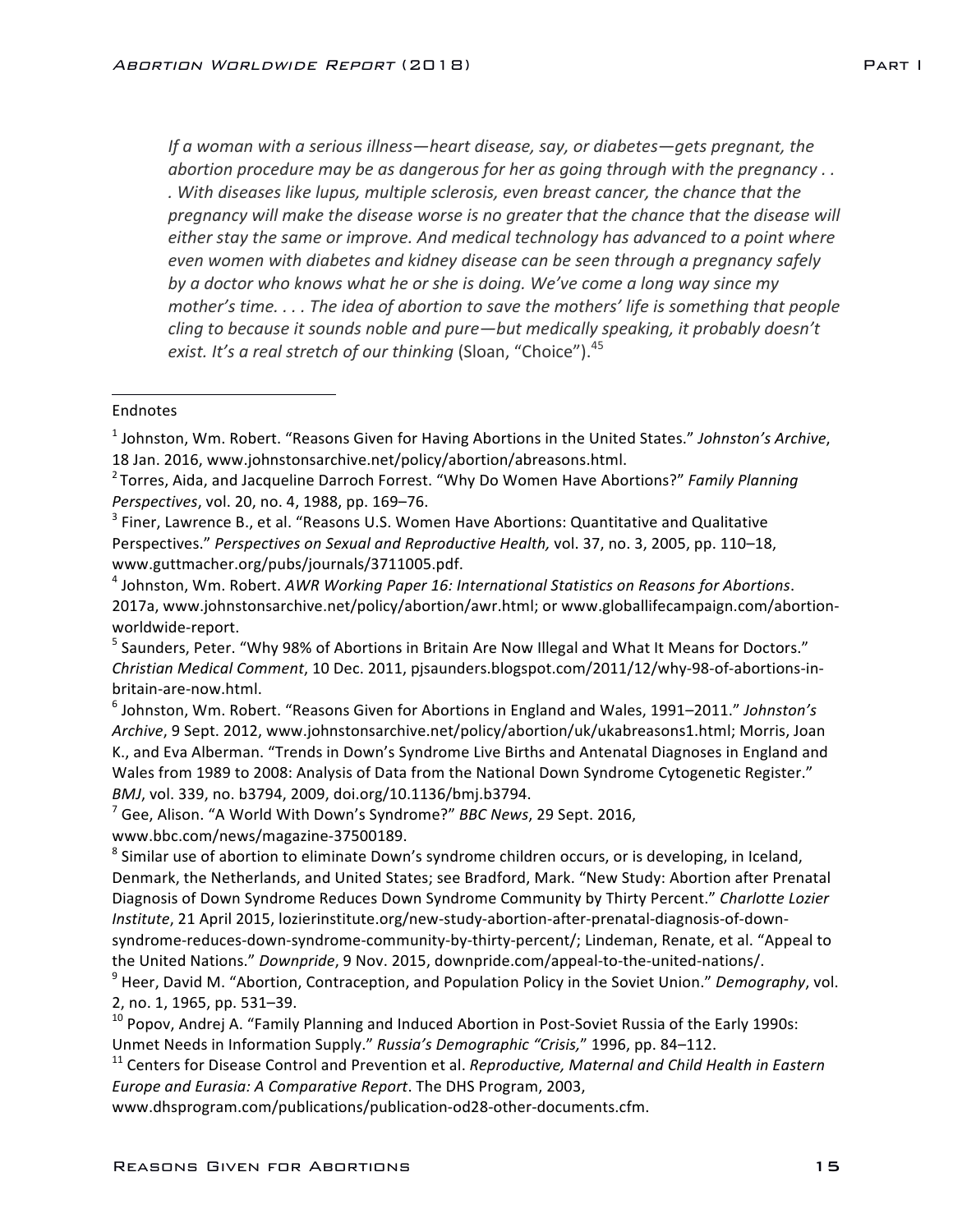12 Potts, Malcolm. "Legal Abortion in Eastern Europe." *The Eugenics Review*, vol. 59, no. 4, 1967, pp. 232–50.

 $13$  Bankole, Akinrinola, et al. "Reasons Why Women Have Induced Abortions: Evidence from 27 Countries." International Family Planning Perspectives, vol. 24, no. 3, 1998, pp. 117–27, 152. Guttmacher Institute, www.guttmacher.org/pubs/journals/2411798.html.

 $14$  Kova, Yoshio, et al. "Preliminary Report of a Survey of Health and Demographic Aspects of Induced Abortion in Japan." Population Association of Japan, 1953,

ci.nii.ac.jp/els/contentscinii\_20170619114356.pdf?id=ART0010336230.

<sup>15</sup> Lim, Limin, et al. "Profiles of Women Presenting for Abortions in Singapore: Focus on Teenage Abortions and Late Abortions." *European Journal of Obstetrics and Gynecology and Reproductive Biology*, vol. 160, 2012, pp. 219–22.

<sup>16</sup> Johnston, Wm. Robert. AWR Working Paper 18: *Estimates of Levels of Sex Selection Abortion, Selected Countries*. 2017b, www.johnstonsarchive.net/policy/abortion/awr.html; or

www.globallifecampaign.com/abortion-worldwide-report.

<sup>17</sup> Norgren, Tiana. *Abortion before Birth Control: The Politics of Reproduction in Postwar Japan. Princeton* University Press, 2001, p. 46.

<sup>18</sup> Sato, Ryuzaburo, et al. *Induced Abortion in Japan: A Demographic Analysis of Its Trends and Causes*, no. 22. Sept. 2008. *National Institute of Population and Social Security Research*,

www.ipss.go.jp/publication/e/WP/IPSS\_WPE22.pdf.

 $19$  Ganatra, Bela, and Siddhi Hirve. "Induced Abortions among Adolescent Women in Rural Maharashtra, India." *Reproductive Health Matters*, vol. 10, no. 19, 2002, pp. 76–85.

<sup>20</sup> Ghana Statistical Service, et al. *Ghana Maternal Health Survey 2007*. The DHS Program, 2009, dhsprogram.com/pubs/pdf/FR227/FR227.pdf.

<sup>21</sup> Hacettepe University Institute of Population Studies, et al. *Turkey Demographic and Health Survey* 2003. The DHS Program, 2004, dhsprogram.com/pubs/pdf/FR160/FR160.pdf.

<sup>22</sup> National Statistical Committee of the Kyrgyz Republic, et al. *Kyrgyz Republic Demographic and Health* Survey 2012. The DHS Program, 2013, dhsprogram.com/pubs/pdf/FR283/FR283.pdf.

<sup>23</sup> National Statistical Service (Armenia), et al. *Armenia Demographic and Health Survey 2010*, The DHS Program, 2012, dhsprogram.com/pubs/pdf/FR252/FR252.pdf.

<sup>24</sup> National Center for Disease Control and Public Health (Georgia), et al. *Reproductive Health Survey* Georgia 2010: Final Report. Vesta, 2012.

<sup>25</sup> Ngowa, Jean, et al. "Voluntary Induced Abortion in Cameroon: Prevalence, Reasons, and Complications." Open Journal of Obstetrics and Gynecology, vol. 5, 2015, pp. 475–80.

<sup>26</sup> State Statistical Committee of the Republic of Azerbaijan and Macro International. Azerbaijan *Demographic and Health Survey 2006*. The DHS Program, 2008,

dhsprogram.com/pubs/pdf/FR195/FR195.pdf.

 $27$  Chae, Sophia, et al. "Reasons Women Have Induced Abortions: A Synthesis of Findings from 14 Countries." *Contraception*, vol. 96, no. 4, 2017, doi:10.1016/j.contraception.2017.06.014.

<sup>28</sup> Sample-based studies referenced here are limited to those indicated to have at least 100 respondents plus other factors concerning sample bias.

<sup>29</sup> Translations of the relevant laws are available at the *Global Life Campaign* website at: www.globallifecampaign.com/asia.

<sup>30</sup> "At a Crossroads: Human Rights in Iraq Eight Years after the US-Led Invasion." *Human Rights Watch*, 21 Feb. 2011, www.hrw.org/report/2011/02/21/crossroads/human-rights-iraq-eight-years-after-us-ledinvasion; Coogle, Adam. "Recorded 'Honor' Killings on the Rise in Jordan." *Human Rights Watch*, 27 Oct. 2016, www.hrw.org/news/2016/10/27/recorded-honor-killings-rise-jordan; Sinjab, Lina. "Honour Crime Fear of Syria Women." *BBC News*, 12 Oct. 2007, news.bbc.co.uk/2/hi/middle\_east/7042249.stm; and